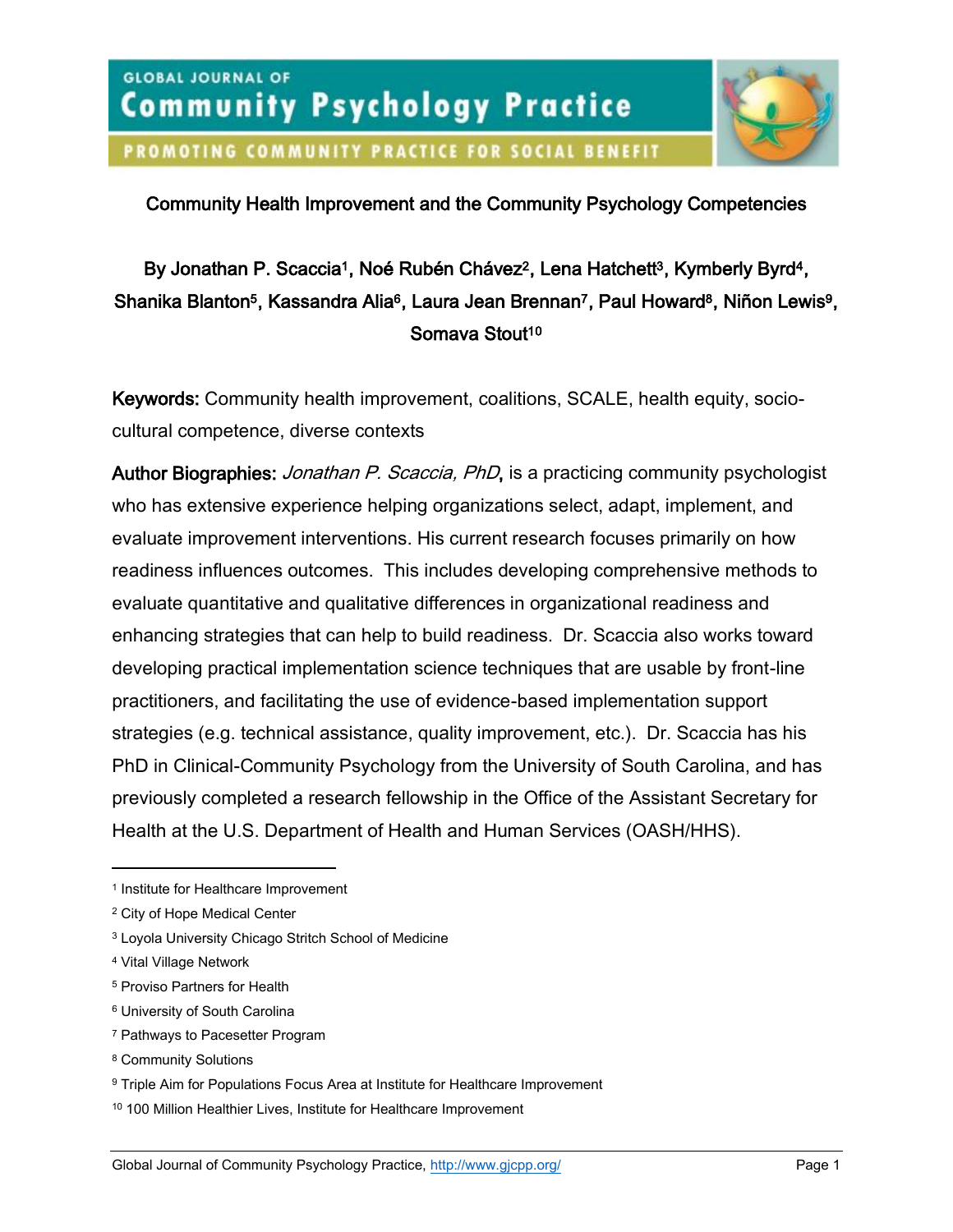Correspondence to this article should be addressed to Jonathan Scaccia, 1014 Hartman Road, Reading, PA, 19606: email. Jonathan.p.scaccia@gmail.com Noé Rubén Chávez, PhD, is a postdoctoral research fellow in the Population Sciences department at the Beckman Research Institute, within the comprehensive cancer center of City of Hope, in Duarte, CA. He is a trained community psychologist with interests in youth empowerment, cultural competency, health equity, and community-based participatory research. One of his current projects involves working with an interdisciplinary team of scientists, including biologists and breast cancer researchers and clinicians, on developing, implementing, and evaluating programs to mentor and inspire children and adolescents of color to pursue science and health careers. As a community psychologist, his role is to assure that the science and health mentoring programs are developed, implemented and evaluated by working with local communities, engaging youth in participatory research, challenging traditional paradigms of science, and empowering youth of color to become leaders in achieving health equity. Lena Hatchett, PhD, is a Social and Health Psychologist at Loyola University Chicago Neiswanger Institute for Bioethics. Her research focuses on community-based participatory action to promote health equity. Dr. Hatchett's collaborative work in the area of local food justice founded the Maywood Multicultural Farmers Market and the Cook County Green Corps, a youth green job program. On-going projects include Proviso Partners for Health, a multi-sector coalition for community health and economic growth using policy, system, and environmental change strategies. You can read more about her work at Provisopartners.com. Beyond the local level, Dr. Hatchett is a member of the leadership team and the Health Equity hub for "100 Million Healthier Lives", a multisector campaign to promote health, wellbeing and equity. This work is funded by RWJ foundation to the Institute for Healthcare Improvement for the SCALE initiative and the Trinity Health System Transforming Communities Initiative. Kymberly Byrd, MSW, MPH, serves as the Project Manager for Vital Village Network at Boston Medical Center, a network of residents and organizations committed to maximizing child, family, and community well-being. She obtained her Bachelor's in Social Work and Spanish at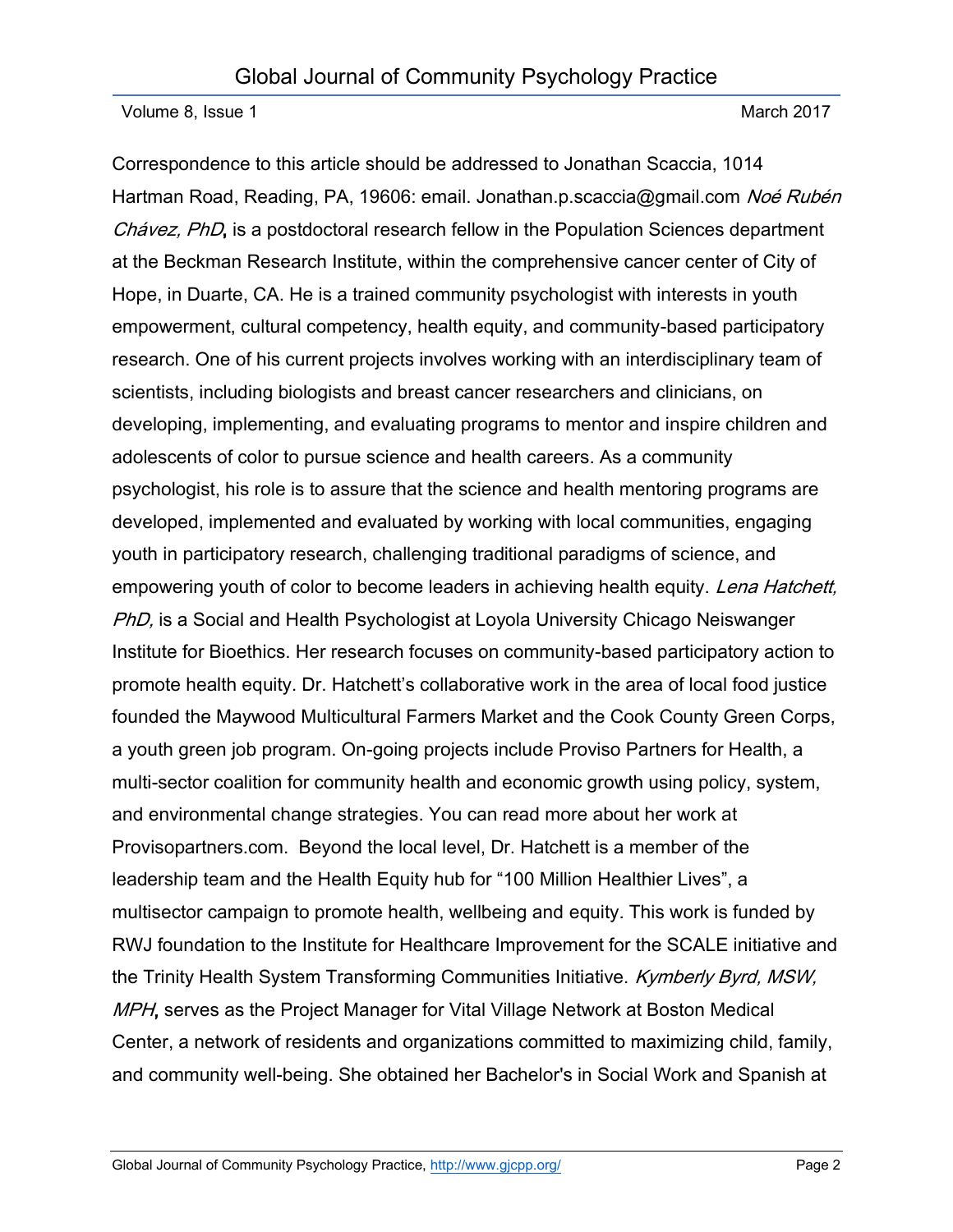Oakwood University in Huntsville, Alabama and her Master's in Social Work and Public Health at Boston University. She has research and evaluation experience in the fields of community engagement, homelessness, mental health, substance abuse, sexual health, HIV/AIDS, and maternal and child health. Personally and professionally, Kymberly is passionate about raising awareness about social justice issues and empowering people to take action. *Shanika Blanton, PhD* is the Program Manager for Proviso Partners For Health (PP4H) in West Suburban Cook County, Illinois. Dr. Blanton's role is to work with community and organizational partners through strategic planning and development, as well as program implementation and evaluation of specific aims addressing health equity and promoting the development of a green economy. Dr. Blanton also lectures at Loyola University Chicago in the Stritch School of Medicine in the Neiswanger Institute for Bioethics. As a community psychologist, Dr. Blanton is guided by a deep conviction that interdisciplinary and multi-faceted approaches that are co-lead and collaboratively designed with stakeholders from the communities they serve effect the most engaging and sustainable positive changes. Kassandra Alia, MA, works as a member of the formative evaluation team for the Insitute for Healthcare Improvement's SCALE (Supporting Community Accelerators through Learning and Evaluation) initiative. Kassy is particularly passionate about addressing inequities in resources needed to live healthy lives and in working with organizations to use research and evaluation to build readiness for facilitating systems change efforts. She is currently working on her Ph.D. in Clinical-Community Psychology while working as an evaluator/consultant with a focus on the use of implementation support strategies for promoting community health. *Laura Brennan, MSW*, has supported communities throughout the United States to create community-based coordinated systems of care that ensure better health for all people at less cost. Currently, Laura is the Co-Chair of the 100 Million Healthier Lives Leadership Team. Further, Laura is the Director of Pathway to Pacesetter, a 100 Million Healthier Lives program, supporting communities across the United States accelerate their efforts to promote health, well-being and equity. Previously, Laura supported rural Oregon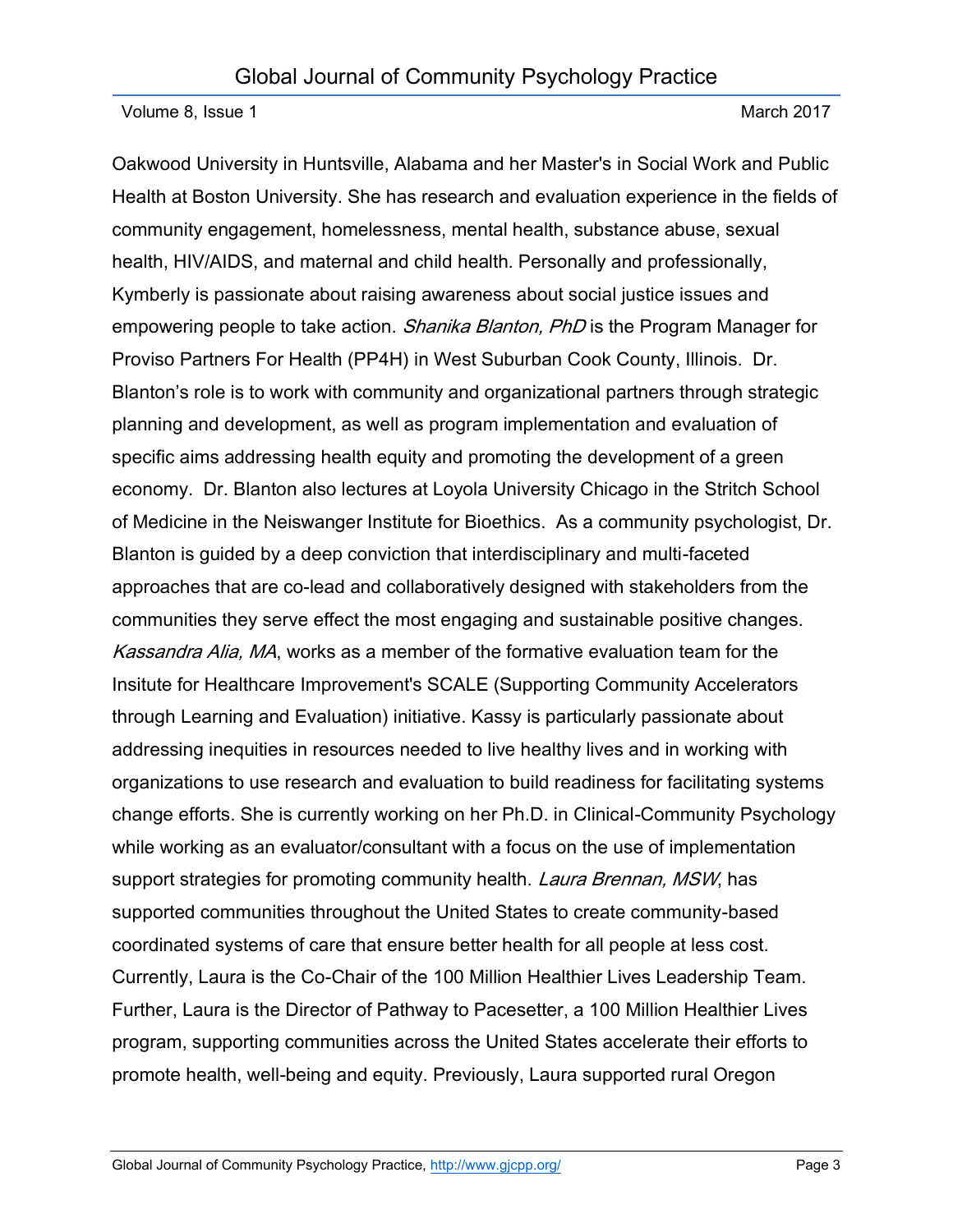communities to innovate and transform their systems of care while serving as the Community Affairs Senior Manager at CareOregon, a non-profit health plan that serves people enrolled in Medicaid and Medicare. Laura also worked for PacificSource Health Plans as their Community Development and Policy Director as well as the Executive Director of their Charitable Foundation. In addition, Laura worked for the State of Oregon in a variety of public policy and community health and development positions. Paul Howard, MPA, is the Senior Director of Knowledge Sharing (KnoSh) at Community Solutions, leading their domestic and international consulting work. KnoSh uses its Agile Problem Solving methodology to improve systems and solve complex issues, particularly in the areas of homelessness, poverty alleviation and health. His work has included managing the launch of the Institute of Global Homelessness, the planning and launching of a 20,000 Homes Campaign in Canada and the European Campaign to End Street Homelessness and leading Community Solution's efforts as a partner in 100 Million Healthier Live. Previously, Paul served as the Director of Data and Performance Management for Community Solution's 100,000 Homes Campaign. Paul brings 20 years of experience working in human services, including direct services, system design, training, facilitation, performance management and consulting. Paul Holds a Masters in Public Administration from City University of New York, Baruch School of Public Affairs. Niñon Lewis, MS, currently leads IHI's Triple Aim for Populations Focus Area, which encompasses innovation, content, and programming in the areas of the Triple Aim, population health, population management, primary care, and communitywide improvement efforts. Over her time at IHI, her work has focused on leading largescale initiatives on population health and the Triple Aim, including the IHI Triple Aim Improvement Community and the Scotland Early Years Collaborative. In addition, she has led IHI's New Business Development team, developing large-scale programs and initiatives for the organization. *Somava Stout, MD, MS* is the Executive Lead of 100 Million Healthier Lives, a global partnership initiative convened by the Institute for Healthcare Improvement (IHI) that aims to support thousands of people, organizations and communities to develop the capacity to achieve breakthrough improvements in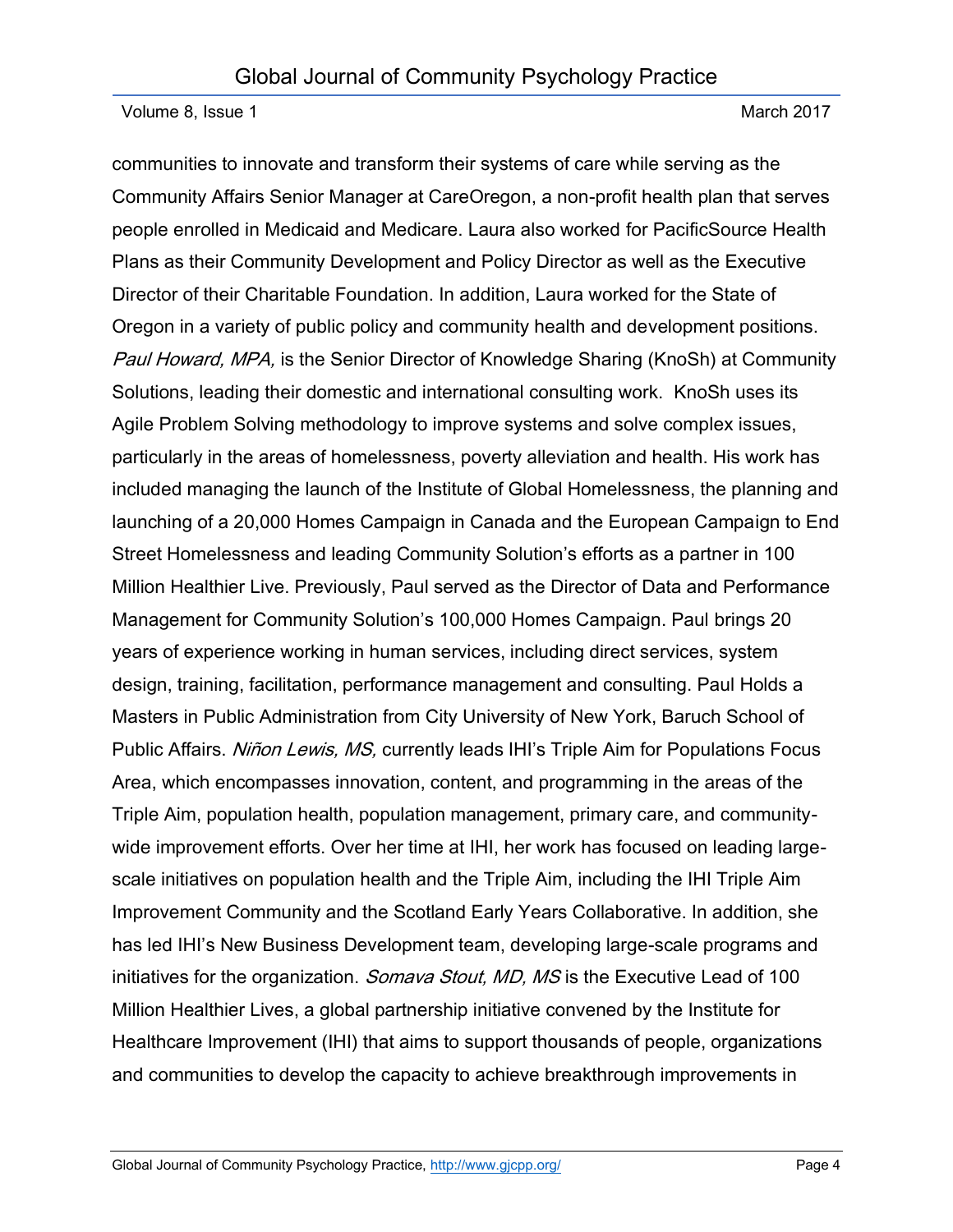health, wellbeing and equity. She is the Principal Innovator for SCALE, which helps 24 communities in the US to become communities of solution. She has worked with health systems and communities across the globe to achieve sustainable large-scale transformation in health and human development for over 20 years. Previously, as a Vice President at Cambridge Health Alliance, she led a large-scale transformation of a Harvard safety net system from volume to value that achieved breakthrough results and earned numerous national accolades, including the Robert Wood Johnson Foundation Young Leader Award in 2012 for her contributions to the health and healthcare of the nation. She also served as the Co-Director of Leadership Programs at the Harvard Medical School Center for Primary Care, where she developed faculty and student leaders in innovation, improvement and implementation.

Recommended Citation: Scaccia, J.P., Rubén Chávez, N., Hatchett, L. Byrd, K., Blanton, S., Alia, K., Brennan, L.J., Howard, P. Lewis, N., & Stout, S. (2017). Community Health Improvement and the Community Psychology Competencies. Global Journal of Community Psychology Practice, 8(1), pages 1-25. Retrieved Day/Month/Year, from [\(http://www.gjcpp.org/\)](http://www.gjcpp.org/).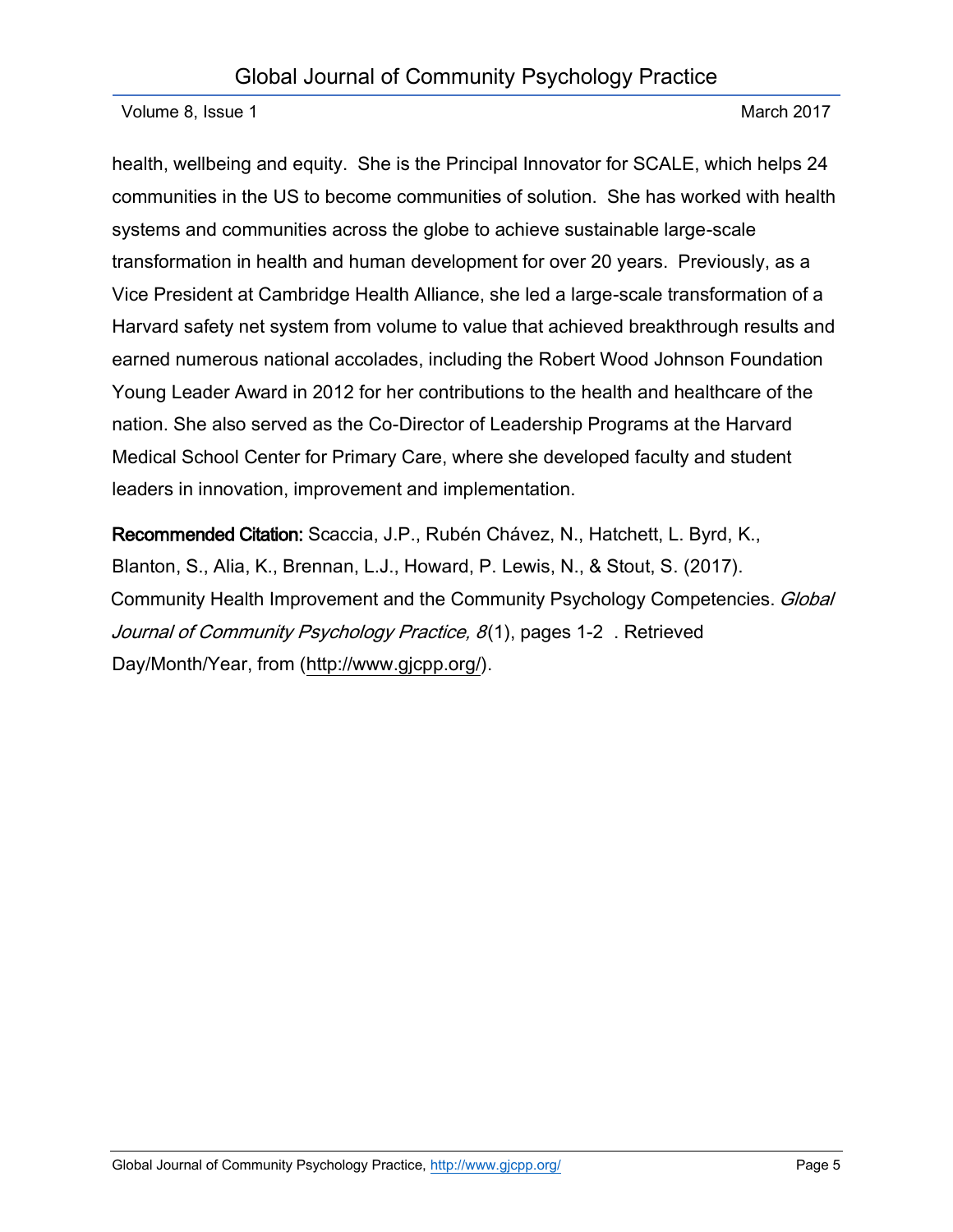# **Community Health Improvement and the Community Psychology Competencies**

# **Abstract**

Community health improvement initiatives are strongly influenced by the local context in which they take place. Community coalitions of diverse stakeholders are expected to determine the needs of their population of interest, select an appropriate strategy, implement with quality, and evaluate for effectiveness. Many public health initiatives look toward behavioral scientists with experience in collaborating with community members. The competencies that community psychologists possess make them particularly useful contributors in these initiatives, especially when the projects explicitly focus on increasing health equity.

This paper describes how community psychologists can contribute to community health improvement work by sharing our experiences in the Spreading Community Accelerators through Learning and Evaluation (SCALE) initiative funded by the Robert Wood Johnson Foundation. As part of SCALE, community coalitions are expected to develop appropriate aims and corresponding driver diagrams as well as implement quality improvement projects to help reach those aims. We demonstrate how community psychologists operationalize SCALE by working with communities of color in three distinct settings with different contextual factors: the Proviso Partners for Health (Chicago, IL), Boston Medical Center's Vital Village Network (Boston, MA), and the San Gabriel Valley Healthy Cities Collaborative (Los Angeles, CA). We also describe how community psychologists contribute to the formative evaluation of the entire SCALE project. We note that specific community psychology competencies are applicable across diverse settings in community health improvement work. Consequently, community psychologists can contribute significantly to improving community health and advancing health equity.

#### **Introduction**

Community psychologists work in a diverse range of settings and contexts. One emerging area for practice is community-based health improvement (Wallerstein & Duran, 2006; Campbell & Murry, 2004). Since community health improvement initiatives are strongly influenced by the local context in which they take place, they require both an in-depth understanding of the social and cultural factors that affect health outcomes and a commitment to working closely with local communities. As health organizations begin to shift toward implementing more population and community health models, there are great opportunities for community

psychologists to contribute positively to this work. The core practice competencies of community psychology training and the professional identity of community psychologists are well aligned to meet the needs of community health improvement (Dalton & Wolfe, 2012).

Traditionally, the public health field has incorporated knowledge from the social and behavioral sciences in order to enhance understanding of community-level health work (Green, 2008). Knowledge of social and ecological determinants of health is an area where community psychologists have expertise. Community psychologists integrate theory and action research and develop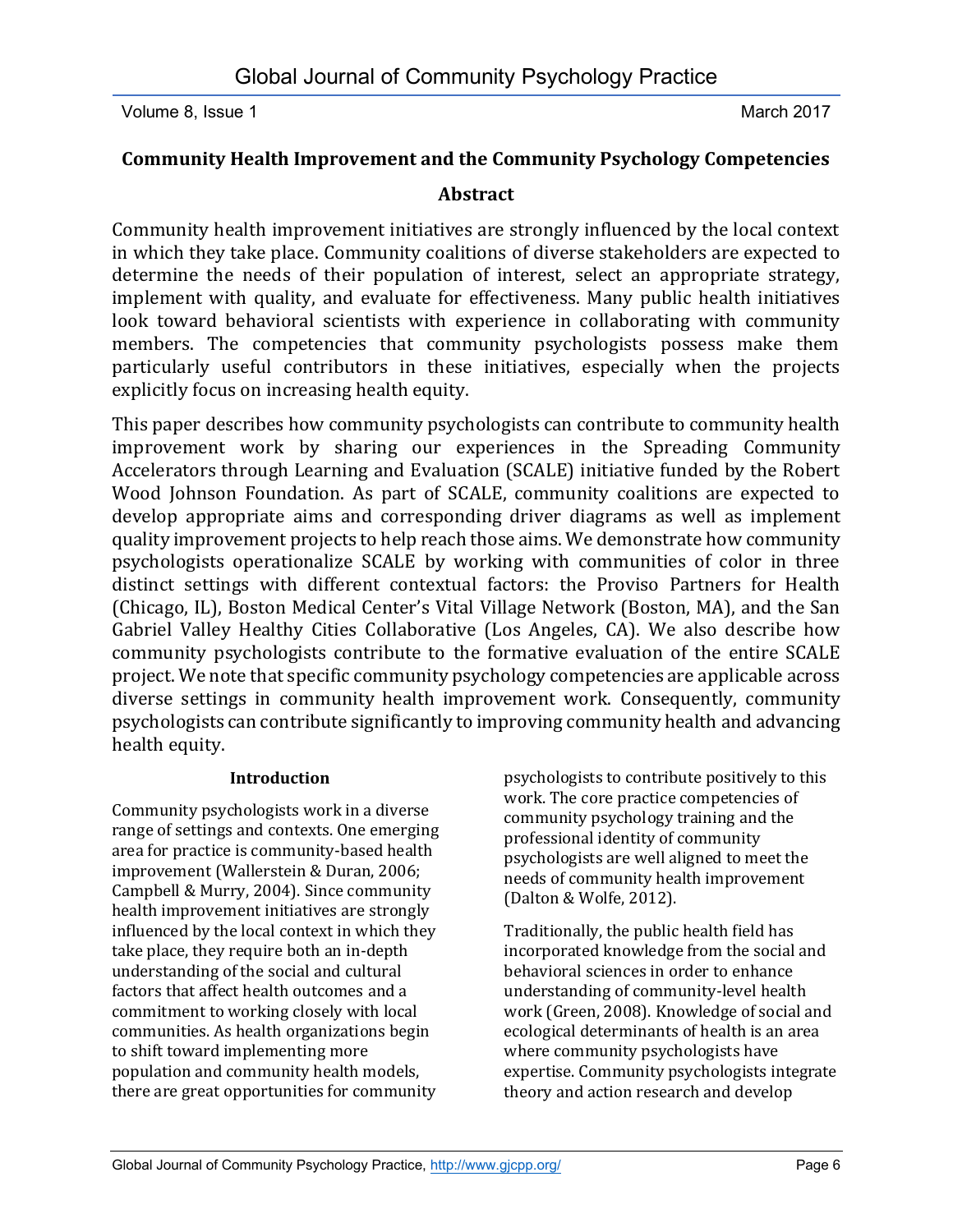trusting long-term relationships with local community stakeholders. A focus on social justice, concretely operationalized by the core competencies of community psychologists, illustrates significant opportunities to engage the broader community on issues pertaining to health equity (see *Table 1*).

There is ample evidence that inequity negatively affects health outcomes, particularly in low-resourced communities (AHRQ, 2014). Working toward health equity for all is a major focus of many national policy initiatives (e.g. HHS, 2011; ASTHO, 2013). As an example, Healthy People 2020 defines health equity as the "attainment of the highest level of health for all people". This simple definition belies the complex moral and practical challenges of how to effectively make decisions as a coalition and take action collaboratively that balance limited resources and promote fairness and justice for all, and doing so in situations when inequity is embedded in the structural and social systems of community health.

To achieve this requires the genuine inclusion of communities in the intervention development and delivery process (e.g., research, intervention implementation, and evaluation). For example, the Minnesota Department of Public Health approach to equity engages a community decision-making process and identifies who will benefit or be burdened by a given decision (Nelson, Spokane, Ross, & Deng, 2015). Community psychologists are equipped to foster this type of community decision-making to help address the social determinants of health, and work toward promoting health equity in lowresourced communities. Community psychologists have the skills (Dalton & Wolfe, 2012) *and* the values/motivation (i.e., community psychology principles; SCRA, 2016; Kloos, Hill, Thomas, Wandersman, & Elias, 2011) to push for inclusion of multiple stakeholders and manage relationships

among community members, researchers/academics, policy makers, and relevant others. Applying these skills in community health settings is a way to work toward reducing health disparities between different populations (Wallerstein & Duran, 2010) and improve overall wellness in communities.

The Institute for Healthcare Improvement's Spreading Community Accelerators through Learning and Evaluation (SCALE) initiative, funded by the Robert Wood Johnson Foundation (RWJF), has designed a unique approach to building equity for community health improvement that prioritizes trust and equitable relationships with meaningful implementation and evaluation (see *Figure 1*). *Leading from within* reflects the need for change agents to be consciously aware of one's own identity in the social structure of society to promote equitable change. *Leading together* promotes the co-design processes that are central to community health improvement. This tenet guides the reality that the lived experience of community members and professional expertise are both needed to address the social determinants of health and promote equitable solutions. *Leading for outcomes* highlights the critical need for health improvement work to achieve meaningful systemic change using the tools of improvement science. Finally, *Leading for equity* explicitly calls out the need to maintain an equity-promoting mindset in all activities and applies the skills of leading from within (understanding one's own bias), leading together (understanding the lived experience of inequity to create solutions whole growing the capacity of those most affected), leading for outcomes (using data to identify and improve equity gaps) to sustainably improve equity. Collectively, the SCALE leadership uses these frames to collective foster the skills of *Leading for Abundance* in communities.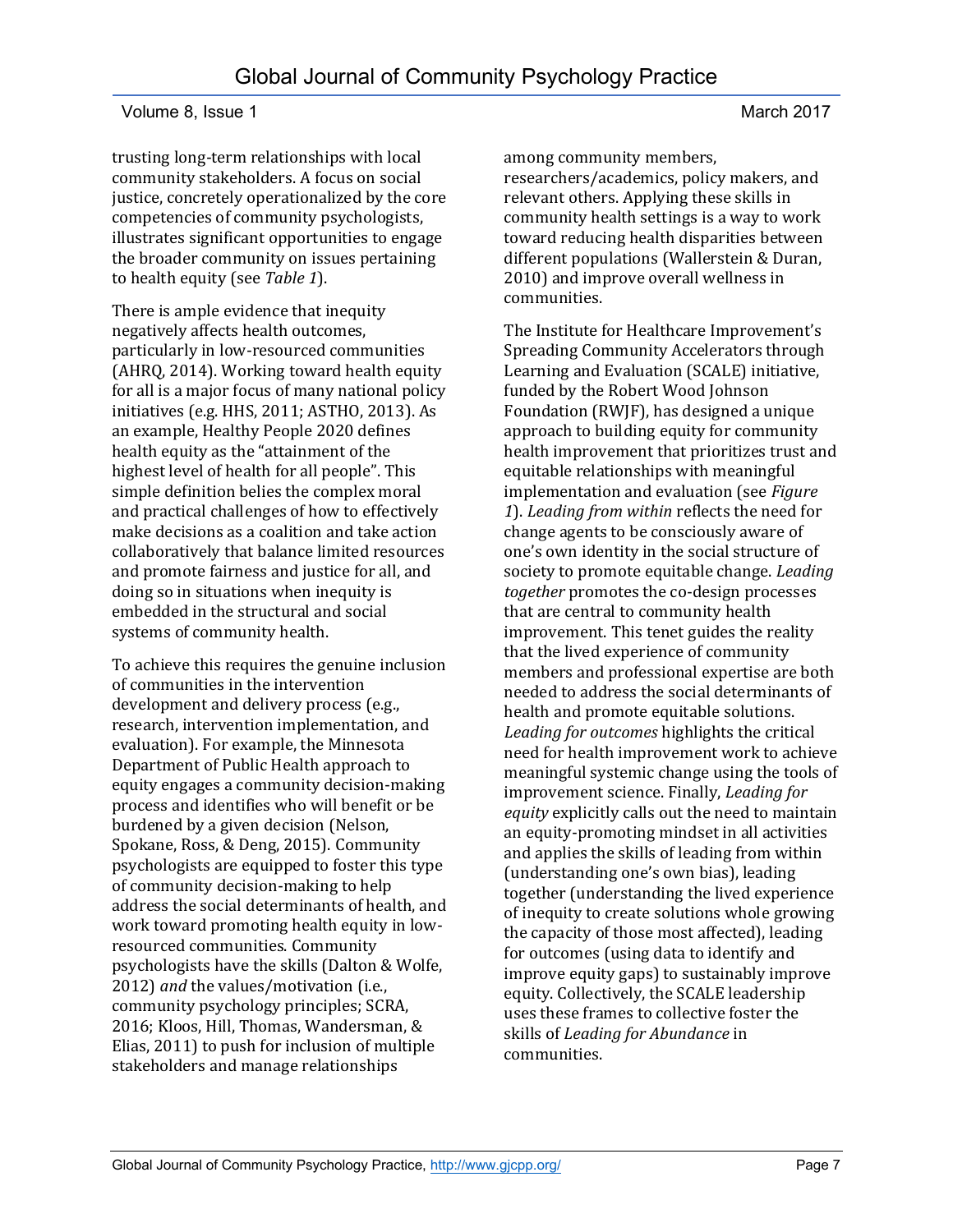| <b>Competencies (Dalton &amp; Wolfe,</b><br>2012)                                                                                                                                                                                                                                                                                                                                                                                                                         | <b>SCALE</b><br><b>Approach to</b><br>fostering<br>Abundance <sup>1</sup> | <b>Practice Examples from</b><br><b>SCALE</b>                                                                                                            | Community<br>Identified                                                                                                   |
|---------------------------------------------------------------------------------------------------------------------------------------------------------------------------------------------------------------------------------------------------------------------------------------------------------------------------------------------------------------------------------------------------------------------------------------------------------------------------|---------------------------------------------------------------------------|----------------------------------------------------------------------------------------------------------------------------------------------------------|---------------------------------------------------------------------------------------------------------------------------|
| 1. Ecological Perspectives<br>The ability to articulate and apply<br>multiple ecological perspectives and<br>levels of analysis in community<br>practice.                                                                                                                                                                                                                                                                                                                 | Leading for<br><b>Outcomes</b>                                            | Identifying how setting<br>$\bullet$<br>influences particular<br>interventions<br>Scope of the SCALE<br>$\bullet$<br>Evaluation                          | San Gabriel<br><b>SCALE</b><br>$\bullet$<br>Evaluation                                                                    |
| 2. Empowerment<br>The ability to articulate and apply a<br>collective empowerment<br>perspective, to support communities<br>that have been marginalized in their<br>efforts to gain access to resources<br>and to participate in community<br>decision-making.                                                                                                                                                                                                            | Leading<br>Together                                                       | Partnering with people<br>٠<br>with lived experience<br>Setting up structures to<br>٠<br>meaningfully value the<br>participation of<br>community members | San Gabriel<br>• Proviso                                                                                                  |
| 3. Sociocultural and Cross-<br><b>Cultural Competence</b><br>The ability to value, integrate, and<br>bridge multiple worldviews,<br>cultures, and identities.                                                                                                                                                                                                                                                                                                             | Leading<br>Together                                                       | Recognizing how<br>٠<br>power influencing<br>choice of metrics                                                                                           | Proviso<br><b>SCALE</b><br>$\bullet$<br>Evaluation                                                                        |
| 4. Community Inclusion and<br>Partnership<br>The ability to promote genuine<br>representation and respect for all<br>community members, and act to<br>legitimize divergent perspectives on<br>community and social issues.                                                                                                                                                                                                                                                | Leading<br>Together                                                       | Partnering with people<br>with lived experience                                                                                                          | Proviso<br>$\bullet$<br>Vital Village<br>$\bullet$<br>San Gabriel<br>$\bullet$<br><b>SCALE</b><br>$\bullet$<br>Evaluation |
| 5. Ethical, Reflective Practice<br>In a process of continual ethical<br>improvement, the ability to identify<br>ethical issues in one's own practice,<br>and act to address them responsibly.<br>To articulate how one's own values,<br>assumptions, and life experiences<br>influence one's work, and articulate<br>the strengths and limitations of one's<br>own perspective. To develop and<br>maintain professional networks for<br>ethical consultation and support. | Leading from<br>Within                                                    | Using facilitation skills<br>٠<br>Cross-community<br>$\bullet$<br>sharing of good ideas<br>and bright spots                                              | Proviso                                                                                                                   |

*Table 1: Competencies of Community Psychology Practices as applied to SCALE*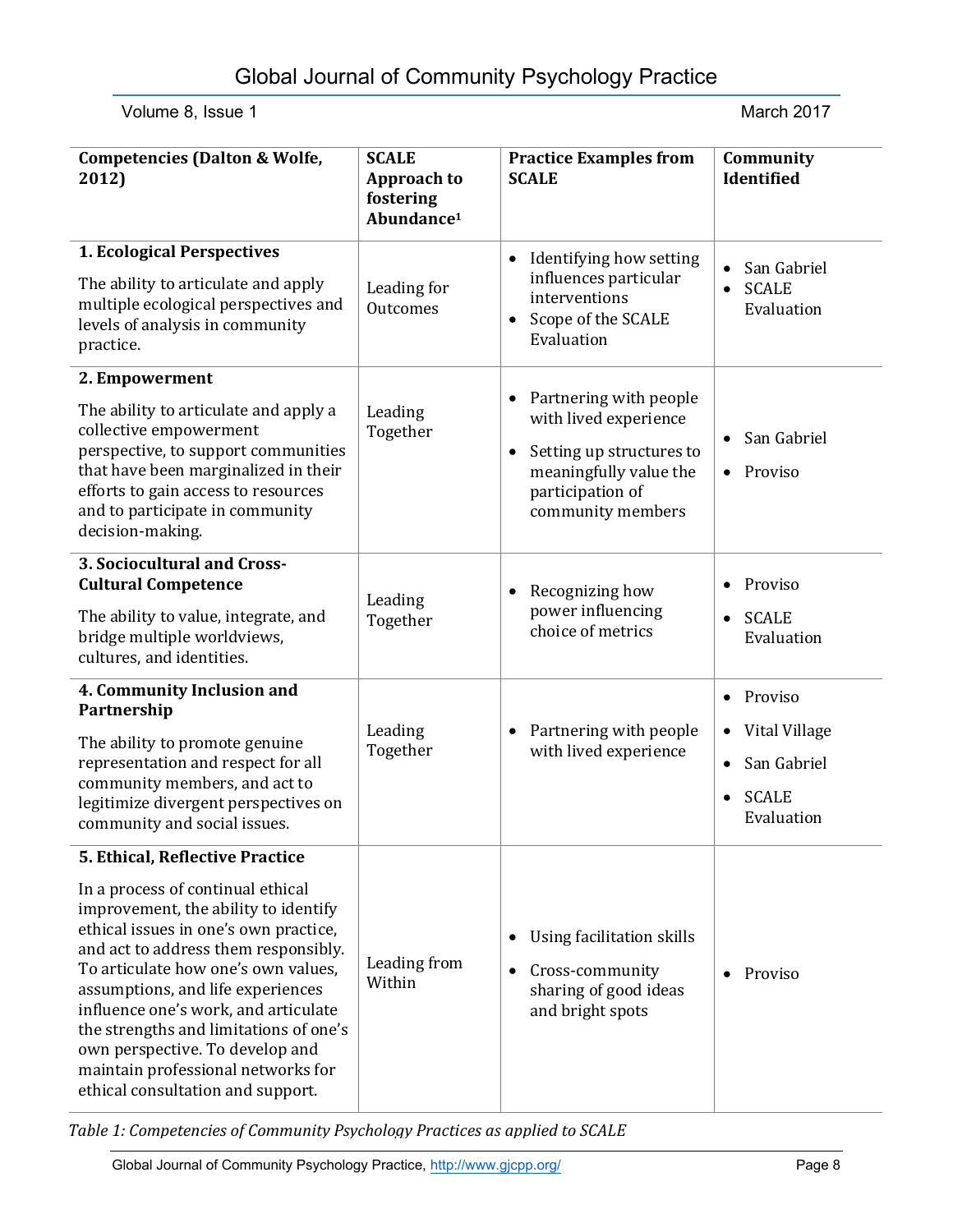| <b>Competencies (Dalton &amp; Wolfe,</b><br>2012)                                                                                                                                                                                                                                                                                                                                     | <b>SCALE</b><br><b>Approach to</b><br>fostering<br>Abundance <sup>1</sup> | <b>Practice Examples from</b><br><b>SCALE</b>                                                                                                                                                                       | Community<br>Identified                                                |
|---------------------------------------------------------------------------------------------------------------------------------------------------------------------------------------------------------------------------------------------------------------------------------------------------------------------------------------------------------------------------------------|---------------------------------------------------------------------------|---------------------------------------------------------------------------------------------------------------------------------------------------------------------------------------------------------------------|------------------------------------------------------------------------|
| 6. Program Development,<br><b>Implementation and Management</b><br>The ability to partner with<br>community stakeholders to plan,<br>develop, implement and sustain<br>programs in community settings.                                                                                                                                                                                | Leading for<br>Outcomes                                                   | Activities involved in<br>$\bullet$<br>collaboratively<br>implementing quality<br>improvement projects<br>(e.g., developing and<br>deciding on aims and<br>driver diagrams,<br>running tests of change,<br>$etc.$ ) |                                                                        |
| 7. Prevention and Health<br>Promotion                                                                                                                                                                                                                                                                                                                                                 |                                                                           |                                                                                                                                                                                                                     |                                                                        |
| The ability to articulate and<br>implement a prevention perspective,<br>and to implement prevention and<br>health promotion community<br>programs.                                                                                                                                                                                                                                    | Leading for<br>Outcomes                                                   | Goal of many projects<br>$\bullet$                                                                                                                                                                                  | Proviso<br>$\bullet$<br>Vital Village<br>٠<br>San Gabriel<br>$\bullet$ |
| Community and Organizational<br>Capacity-Building                                                                                                                                                                                                                                                                                                                                     |                                                                           |                                                                                                                                                                                                                     |                                                                        |
| 8. Community Leadership and<br><b>Mentoring</b><br>Leadership: The ability to enhance<br>the capacity of individuals and<br>groups to lead effectively, through a<br>collaborative process of engaging,<br>energizing and mobilizing those<br>individuals and groups regarding an<br>issue of shared importance.<br>Mentoring: The ability to assist<br>community members to identify | Leading from<br>Within<br>Leading<br>Together                             | Leadership capability is<br>$\bullet$<br>one of the primary<br>drivers of success in<br><b>SCALE: Addressed</b><br>through a variety of<br>community coalition<br>supports (training,<br>coaching, tools)           | Vital Village<br>San Gabriel<br>$\bullet$                              |
| personal strengths and social and<br>structural resources that they can<br>develop further and use to enhance<br>empowerment, community<br>engagement, and leadership                                                                                                                                                                                                                 |                                                                           |                                                                                                                                                                                                                     |                                                                        |

*Table 1 (cont.): Competencies of Community Psychology Practices as applied to SCALE*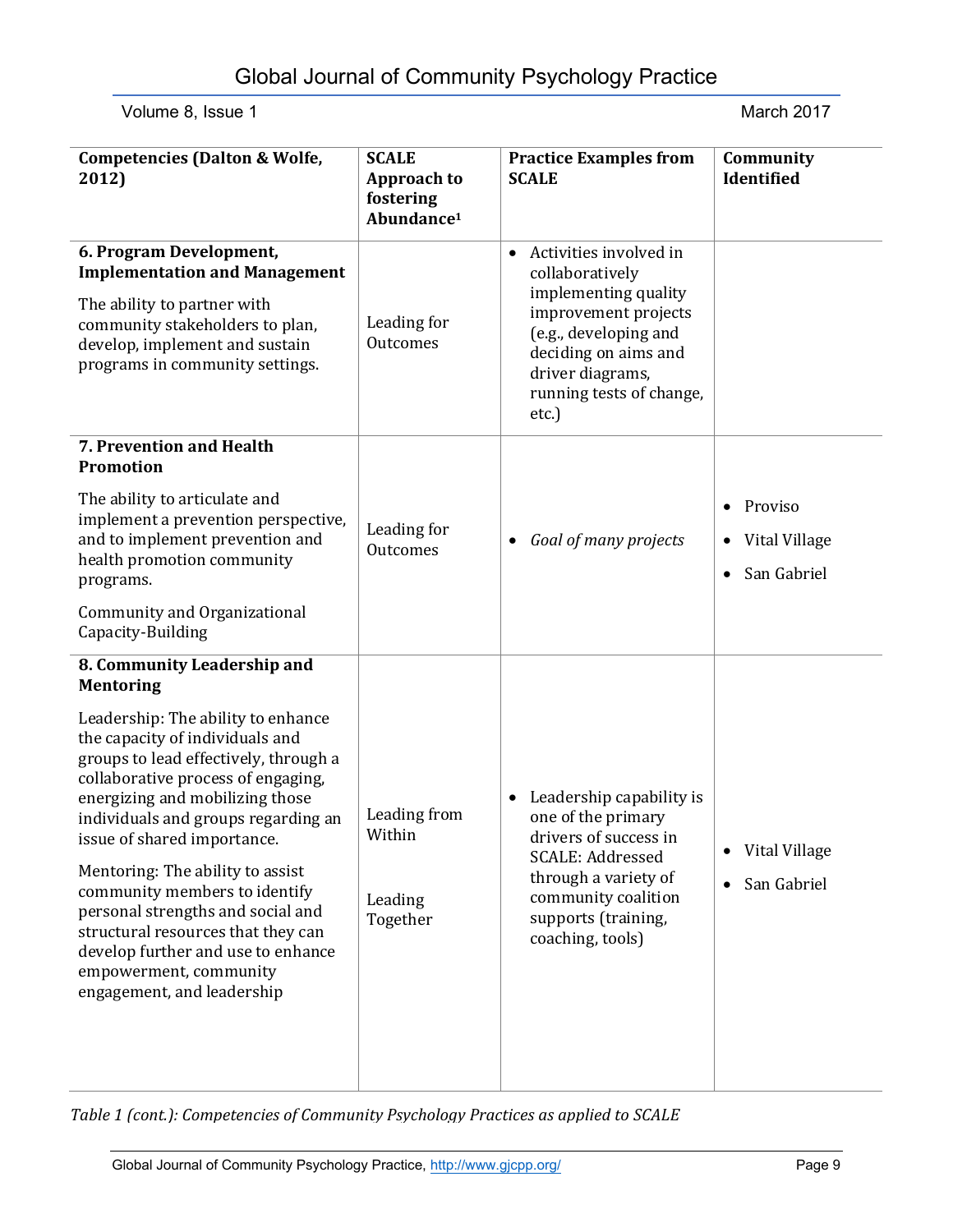| <b>Competencies (Dalton &amp; Wolfe,</b><br>2012)                                                                                                                                                               | <b>SCALE</b><br><b>Approach to</b><br>fostering<br>Abundance <sup>1</sup> | <b>Practice Examples from</b><br><b>SCALE</b>                                                                                                                 | Community<br>Identified |
|-----------------------------------------------------------------------------------------------------------------------------------------------------------------------------------------------------------------|---------------------------------------------------------------------------|---------------------------------------------------------------------------------------------------------------------------------------------------------------|-------------------------|
| 9. Small and Large Group<br><b>Processes</b><br>The ability to intervene in small and<br>large group processes, in order to<br>facilitate the capacity of community<br>groups to work together<br>productively. | Leading<br>Together                                                       | Social Change 2.0<br>$\bullet$<br>master class (method of<br>facilitation offered to all<br><b>SCALE</b> communities)                                         |                         |
| 10. Resource Development                                                                                                                                                                                        |                                                                           |                                                                                                                                                               |                         |
| The ability to identify and integrate<br>use of human and material<br>resources, including community<br>assets and social capital.                                                                              | Leading<br>Together                                                       | Process of asset<br>$\bullet$<br>mapping: taught to all<br><b>SCALE</b> communities                                                                           | Vital Village<br>٠      |
| 11. Consultation and<br><b>Organizational Development</b>                                                                                                                                                       | Leading for<br>Outcomes                                                   | Identifying and building<br>coalition readiness<br>(motivation and<br>capacities).                                                                            |                         |
| The ability to facilitate growth of an<br>organization's capacity to attain its<br>goals.                                                                                                                       |                                                                           |                                                                                                                                                               |                         |
| 12. Collaboration and Coalition<br>Development                                                                                                                                                                  | Leading<br>Together                                                       | Requirement for<br>$\bullet$<br>participating in SCALE<br>(was part of selection<br>criteria)<br>Coalition development<br>$\bullet$<br>part of driver diagram |                         |
| The ability to help groups with<br>common interests and goals to do                                                                                                                                             |                                                                           |                                                                                                                                                               | Vital Village           |
| together what they cannot do apart.                                                                                                                                                                             |                                                                           |                                                                                                                                                               |                         |
| <b>13. Community Development</b>                                                                                                                                                                                |                                                                           |                                                                                                                                                               |                         |
| The ability to help a community<br>develop a vision and take actions<br>toward becoming a healthy<br>community.                                                                                                 | Leading for<br>Outcomes                                                   | Process of selecting and<br>$\bullet$<br>prioritizing an aim                                                                                                  |                         |

*Table 1 (cont.): Competencies of Community Psychology Practices as applied to SCALE*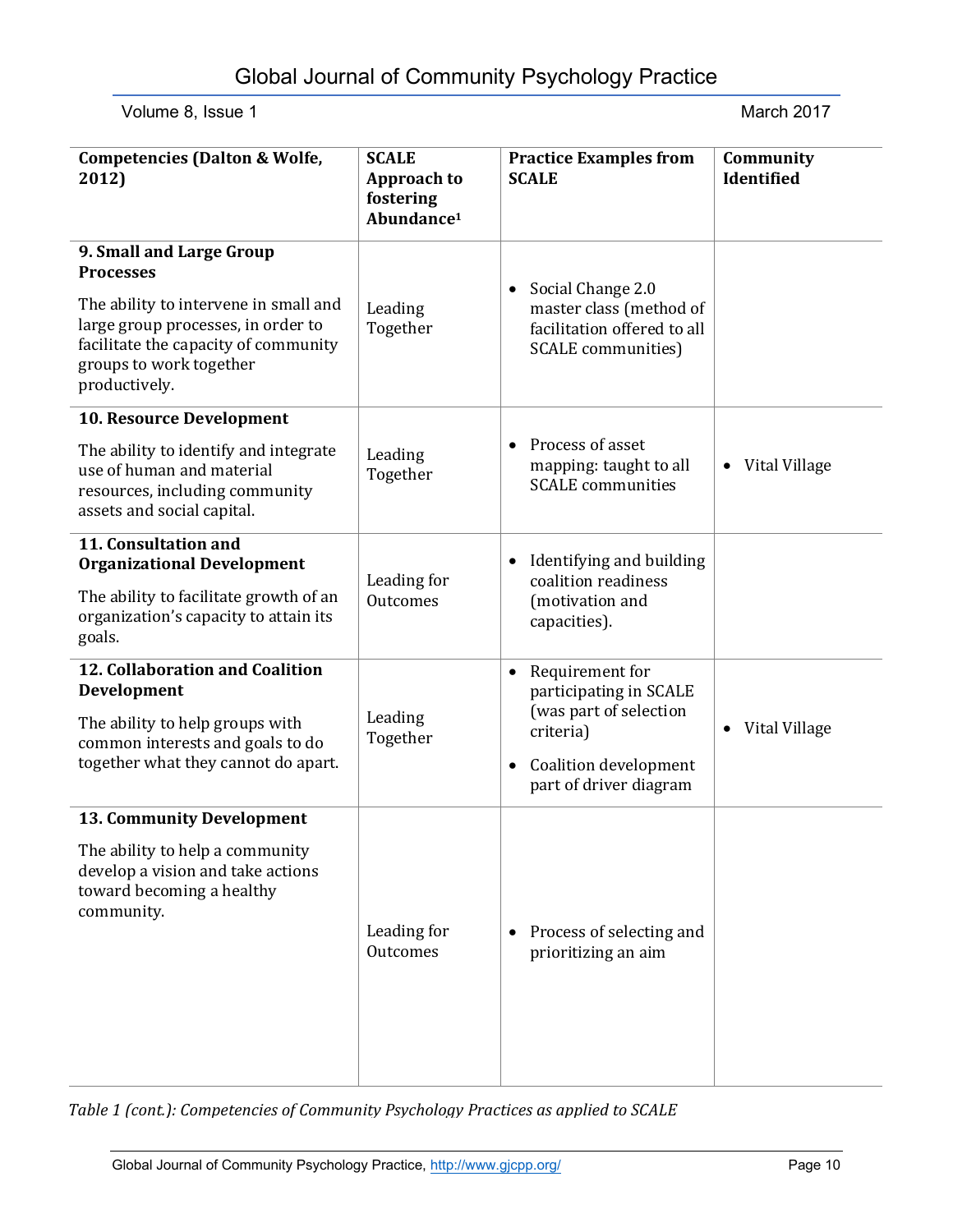| <b>Competencies (Dalton &amp; Wolfe,</b><br>2012)                                                                                                                                      | <b>SCALE</b><br><b>Approach to</b><br>fostering<br>Abundance <sup>1</sup> | <b>Practice Examples from</b><br><b>SCALE</b>                                                                                                             | Community<br>Identified |
|----------------------------------------------------------------------------------------------------------------------------------------------------------------------------------------|---------------------------------------------------------------------------|-----------------------------------------------------------------------------------------------------------------------------------------------------------|-------------------------|
| 14. Community Organizing and<br><b>Community Advocacy</b>                                                                                                                              |                                                                           |                                                                                                                                                           |                         |
| The ability to work collaboratively<br>with community members to gain<br>the power to improve conditions<br>affecting their community.                                                 | Leading for<br>Outcomes                                                   |                                                                                                                                                           |                         |
| 15. Public Policy Analysis,<br><b>Development and Advocacy</b>                                                                                                                         |                                                                           |                                                                                                                                                           |                         |
| The ability to build and sustain<br>effective communication and<br>working relationships with policy<br>makers, elected officials, and<br>community leaders.                           | Leading<br>Together                                                       | Project-specific; SCALE<br>٠<br>communities are<br>implementing their<br>own projects based on<br>community-needs.<br>Method to reach these<br>aims vary. |                         |
| 16. Community Education,<br><b>Information Dissemination, and</b><br><b>Building Public Awareness</b>                                                                                  |                                                                           |                                                                                                                                                           |                         |
| The ability to communicate<br>information to various segments of<br>the public, to strengthen<br>competencies and awareness, or for<br>advocacy. To give community<br>psychology away. |                                                                           |                                                                                                                                                           |                         |
|                                                                                                                                                                                        | Leading<br>Together                                                       |                                                                                                                                                           | Vital Village           |
|                                                                                                                                                                                        |                                                                           |                                                                                                                                                           |                         |

*Table 1 (cont.): Competencies of Community Psychology Practices as applied to SCALE*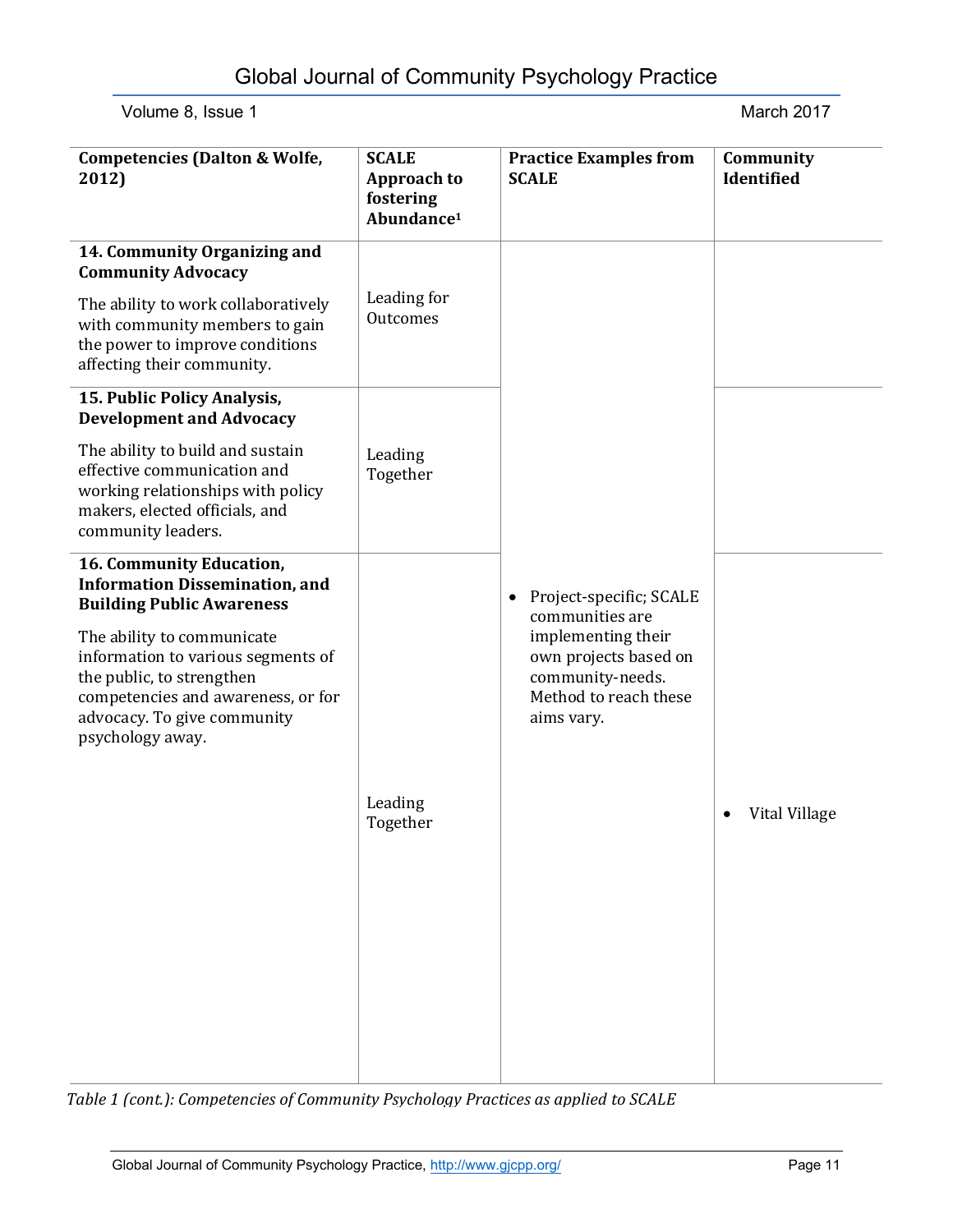| <b>Competencies (Dalton &amp; Wolfe,</b><br>2012)                                                                                                                                                                                                                                                       | <b>SCALE</b><br>Approach to<br>fostering<br>Abundance <sup>1</sup> | <b>Practice Examples from</b><br><b>SCALE</b>                                                                                                                  | Community<br>Identified                         |
|---------------------------------------------------------------------------------------------------------------------------------------------------------------------------------------------------------------------------------------------------------------------------------------------------------|--------------------------------------------------------------------|----------------------------------------------------------------------------------------------------------------------------------------------------------------|-------------------------------------------------|
| 17. Participatory Community<br><b>Research</b>                                                                                                                                                                                                                                                          |                                                                    |                                                                                                                                                                |                                                 |
| The ability to work with community<br>partners to plan and conduct<br>research that meet high standards of<br>scientific evidence that are<br>contextually appropriate, and to<br>communicate the findings of that<br>research in ways that promote<br>community capacity to pursue<br>community goals. | Leading for<br>Outcomes                                            | Involving all<br>$\bullet$<br>stakeholders (funder,<br>implementation team,<br>communities) in<br>formative evaluation<br><b>SCALE Evaluation</b><br>$\bullet$ | <b>SCALE</b><br>Evaluation                      |
| 18. Program Evaluation<br>The ability to partner with<br>community/setting leaders and<br>members to promote program                                                                                                                                                                                    | Leading for<br>Outcomes                                            |                                                                                                                                                                | Vital Village<br>٠<br><b>SCALE</b><br>$\bullet$ |
| improvement and program<br>accountability to stakeholders and<br>funders.                                                                                                                                                                                                                               |                                                                    |                                                                                                                                                                | Evaluation                                      |

*Table 1 (cont.): Competencies of Community Psychology Practices as applied to SCALE*

NOTE: We believe that Leading for Equity is potentially applicable to all competencies, as they can be practiced in a way that helps to foster equitable conditions in communities.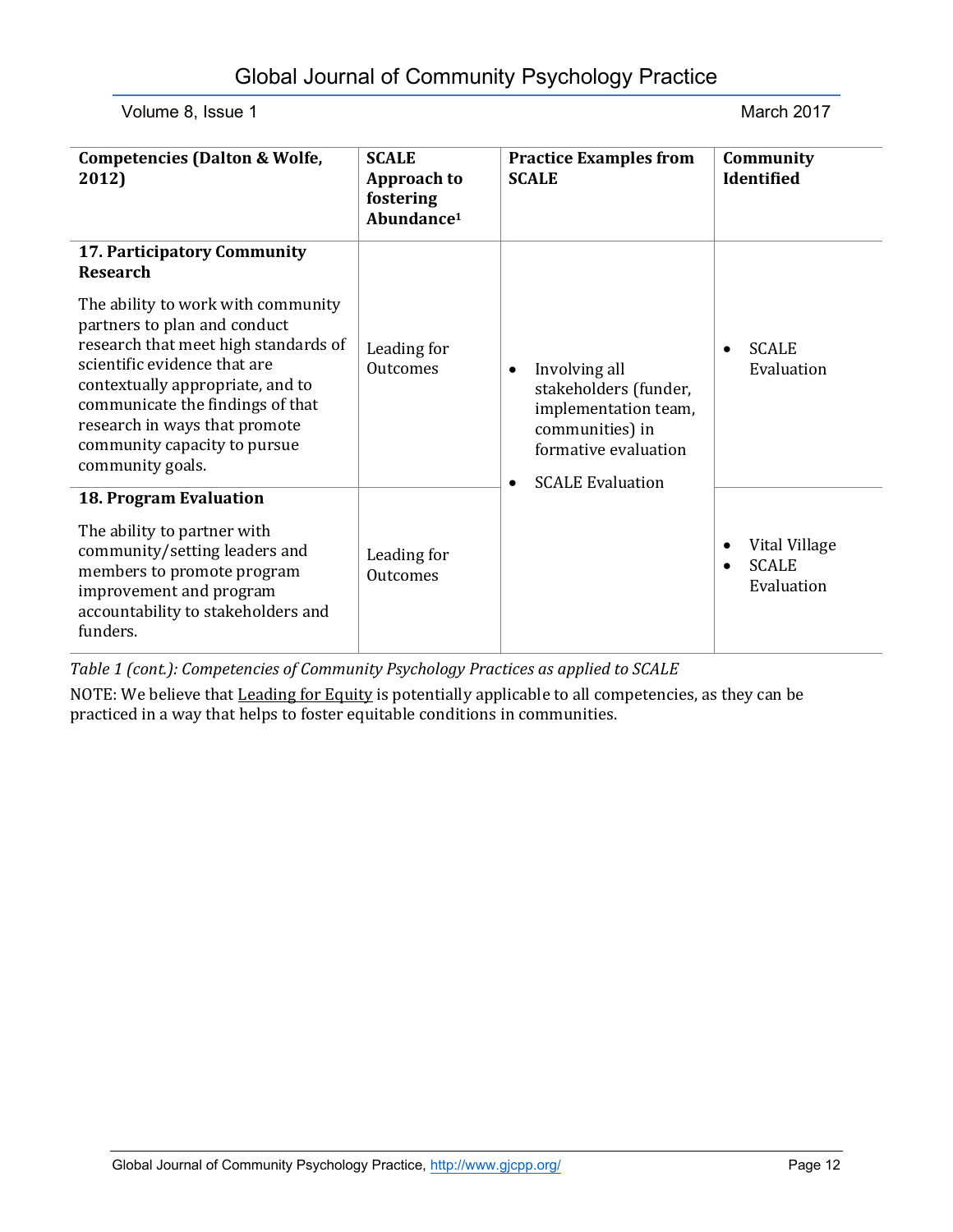In this paper, we discuss how community psychology contributes to community health improvement by illustrating the core competencies in practice. We do this by sharing community psychologists' unique experiences and insights stemming from their close collaboration with communities of color in three distinct settings within SCALE with different contextual factors: The Proviso Partners for Health (Chicago, IL), Boston Medical Center's Vital Village Network (Boston, MA), and San Gabriel Valley Healthy

Cities Collaborative (Los Angeles, CA). We also describe how community psychologists contribute to the formative evaluation of the entire SCALE project based on the insights and experiences of the evaluators who are community psychologists. In each of the sample cases we discuss, we describe how key community psychology competencies are applicable across diverse settings in community health improvement work and how the competencies are used to promote equity in communities of color.



*Figure 1: Elements of Leading for Abundance in SCALE*

# **Project Setting**

SCALE is led by the Institute for Healthcare Improvement (IHI) in collaboration with three partner organizations – Community Solutions, Communities Joined in Action, and the Collaborative Health Network. The SCALE initiative is designed in the spirit of Robert Wood Johnson Foundation's (RWJF) vision to promote a culture of health for all by changing social, policy, financial, and community-level structures (Mockenhaupt &

Woodrum, 2015). Broadly, SCALE is the first community-based program of the IHI-led global initiative, *100 Million Healthier Lives*, which aims to achieve the goal of 100 million people living healthier lives by 2020 (IHI, 2016).

The overarching goal of SCALE is to increase the readiness and capability of communities to improve health, well-being and equity within communities. Working toward health equity is specifically called out as, "The price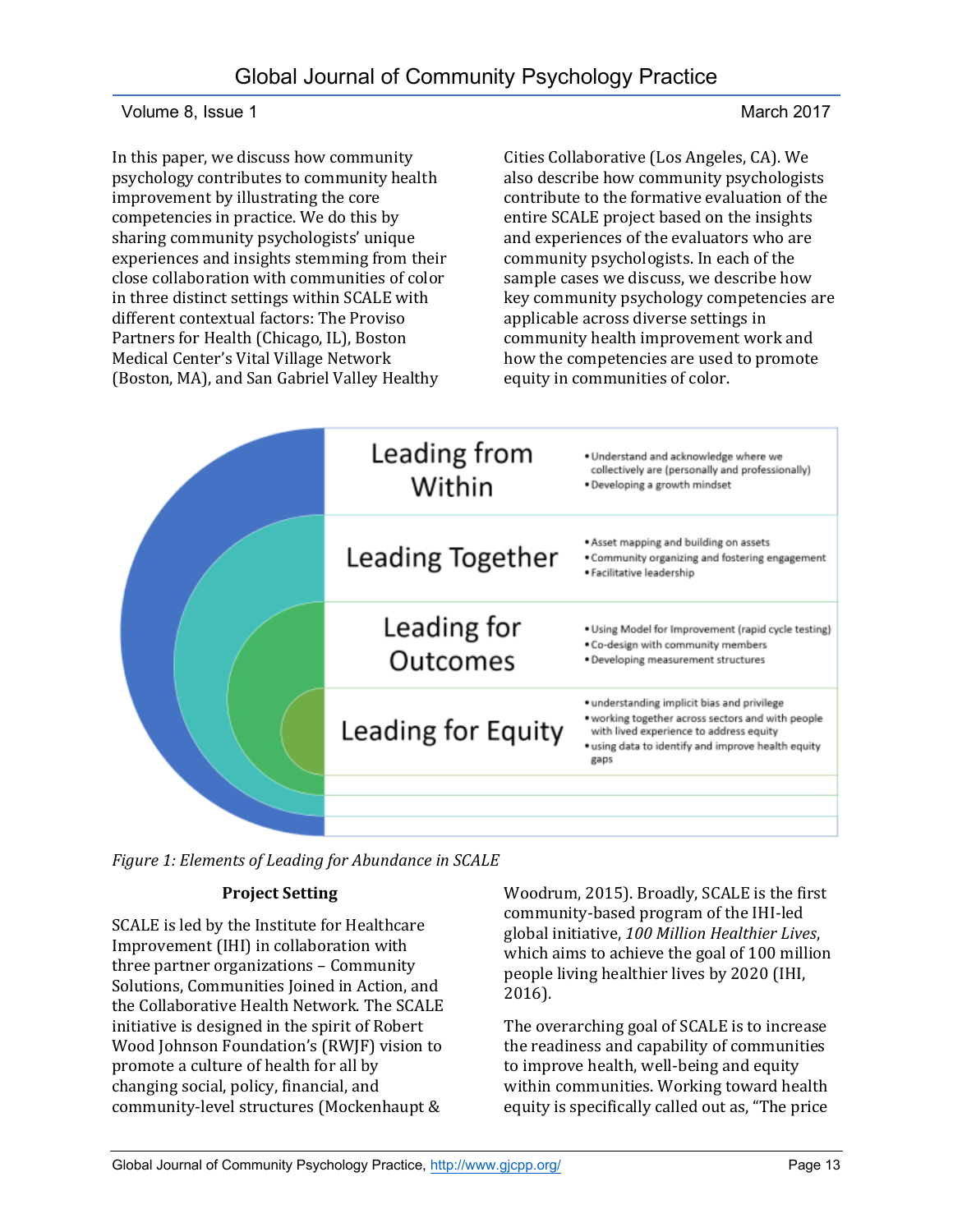of admission" (IHI, 2016). To reach this goal, SCALE is targeting three primary drivers of change: 1) develop leadership capability to transform and improve within and across communities; 2) create vibrant relationships and functional networks between

communities that accelerate trust, learning and achievement of a shared goal; and 3) create and improve the inter-community spread system. This full driver diagram can be found in *Figure 2*.



*Figure 2: SCALE driver diagram. [A driver diagram is a tool](http://www.ihi.org/education/ihiopenschool/resources/Pages/Activities/GoldmannDriver.aspx) from Improvement Science (Langely, Moen, Nolan, Nolan, Norman et al., 2009) helps to organize thinking about what changes will lead to an improvement. The left-hand box represents the outcome of interest. The Primary Drivers (middle boxes) are the change that will lead to this outcome. The right-hand boxes are the secondary drivers that will lead to change in the primary drivers.* 

Twenty-four community coalitions nationwide were selected through an application process that identified communities with experience in improving the health of their communities, and motivation to accelerate their work, to learn from others, and to contribute to a shared learning community. Selected community

coalitions received funding over the 20 month period to support SCALE community health improvement efforts, travel to four immersive training events (Community Health Improvement Leadership Academies-CHILAs), and access to a variety of tools, supports and resources developed exclusively for the SCALE initiative.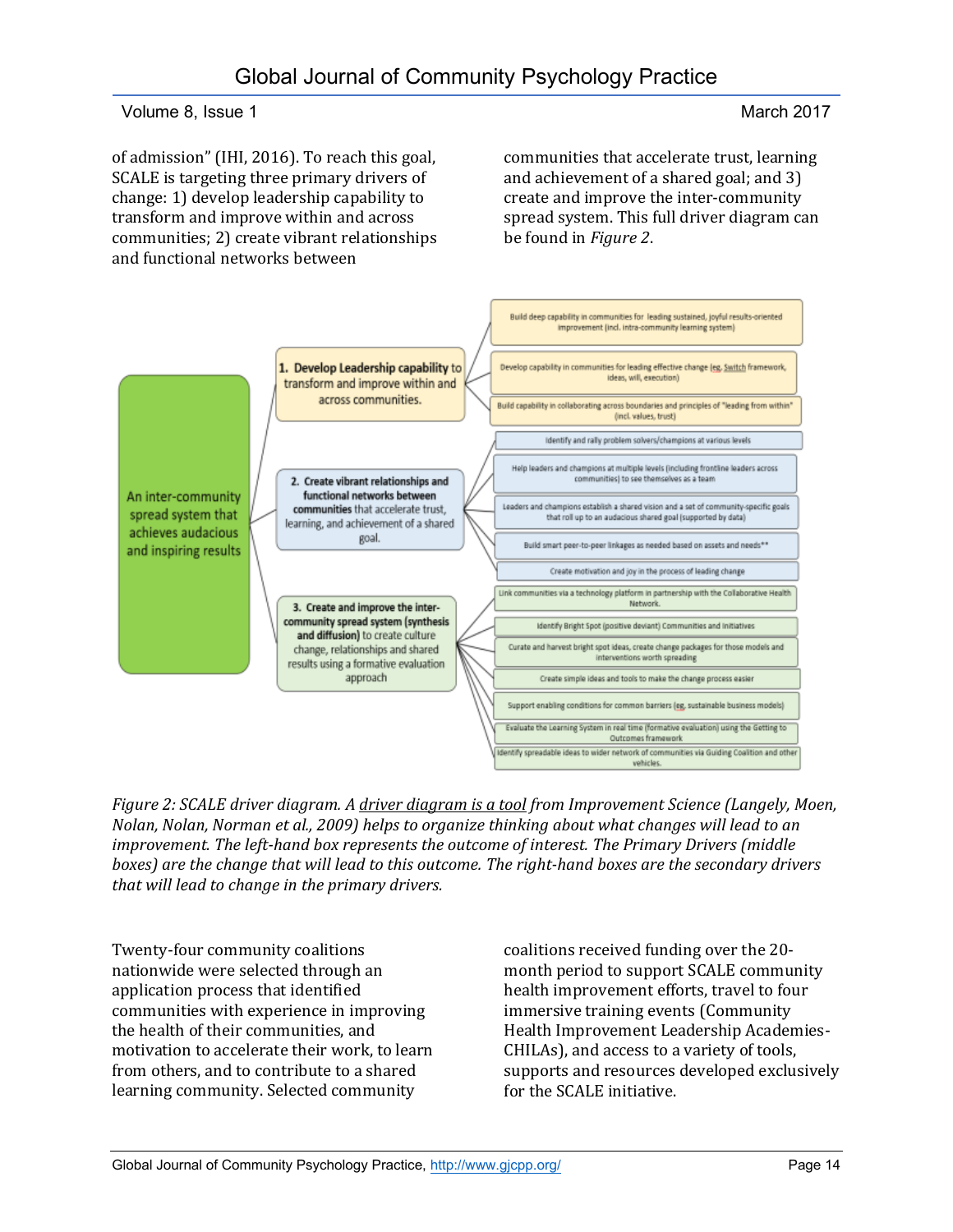As part of the selection process, community coalitions needed at least three partnering organizations representing different sectors (e.g., education, public health, social services, health care) who are working together to address the social determinants of health. This inclusion creates a challenge of operationalizing equity in collaboration. In such settings, community psychologists must be aware ofpower and resource differentials and assure these do not hurt relationships and trust among partners and especially that community members' voices and decisionmaking is valued and respected. The promotion of equity in health and education in our communities and society begins within our own coalitions and collaborative partnerships.

In SCALE, one method to ensure this is by requiring that every coalition has a "Community Champion." This is a person with lived experience (i.e. expertise that is not acquired through learning or training but through personal experience) who can use this knowledge to inform the development and implementation of community health improvement projects. Community Champions are an integral part of the coalitions and the process of including their voice and experiences is very intentional and thought out within SCALE. SCALE centrally supported champions by having special content and training dedicated to fostering their leadership skills. Many coalitions adopted a model of shared leadership on all levels (planning, implementation and now evaluation) and clearly communicated the role of champions to other institutional partners to guard against tokenism. Although SCALE leadership recommended that champions be compensated for their time because they may have challenges and barriers to participation, we do not have data on how consistently this was implemented across all SCALE communities.

The following sections will highlight four teams within the SCALE initiative. Each

section below includes a short overview of our respective settings and projects. We will identify how community psychology competencies are utilized in each project. We will demonstrate how competencies are used to address health equity. The communitylevel projects for SCALE broadly fall under the community psychology competency of Prevention and Health Promotion**.** This is because many of the projects aim to improve the health, well-being, and equity within communities. The examples will demonstrate how community psychologists enact other competencies under the umbrella of prevention and promotion.

Each section was developed independently of one another. As a group, we did not specify which competencies we would address beforehand. Rather, we left it to the respective section author(s) to identify which competencies were most relevant to their work. We did decide, however, to make sure each of our sections address issues pertaining to Leading for Equity. We also note that, in many cases, examples apply to multiple competencies. When possible, we tried to preserve the voice of each author in these sections as they reflected upon their experiences in each of their projects. We parenthetically note the authors of each section. The Proviso Partners case focuses on power dynamics in decision-making in Leading from Within (SB, LH). The Vital Village Network case highlights the positive impact of working collaboratively for sustainability and Leading Together (KB). The San Gabriel Valley describes emerging learning on Leading Together and Leading for Outcomes (NC). Finally, the section on the SCALE Evaluation highlights how equity inform the types of methods and processes utilized (KA, JS).

#### **Proviso Partners for Health**

[Proviso Partners for Health](file:///C:/Users/Jonathan/Dropbox/SCALE%20Formative%20Evaluation/Research%20Article%20and%20Resources/provisopartners.com) (PP4H) is a multisector coalition to support community health and economic development with a focus on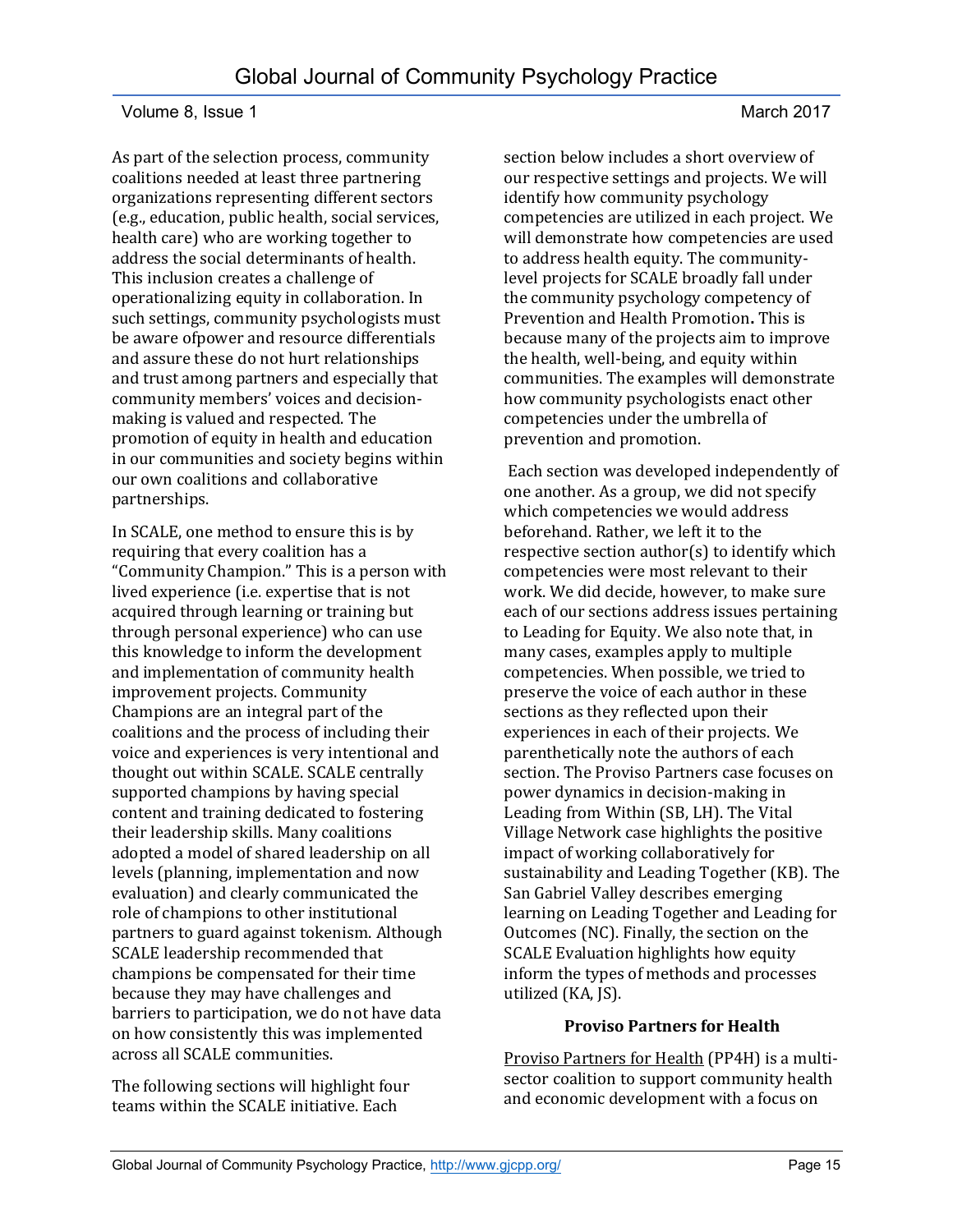school and community healthy food access and social entrepreneurship. The coalition serves four segregated African-American and Latino neighborhoods that experience disproportionate rates of obesity, unemployment, poverty, and low educational attainment. To address the complex challenge of these social and structural determinants of health, Proviso Partners promotes equity by sharing power and leadership, leveraging resources, and strengthening capacity of organizations and community members with lived experience. Currently, we are expanding our urban farm network and partnering with small urban agriculture businesses. The case description below describes how the community psychology competencies help to promote equity in the Proviso Partners coalition.

Collective impact initiatives represent diverse stakeholders working together to make changes around a common agenda with a group of staff that help to support the structure and facilitate an agreed-upon approach or group process (Kania & Kramer, 2011; 2013). As a multi-sector coalition engaged in various initiatives, it is valuable to explore the coalition processes, activities, and outcomes through the lens of community psychology. The core community psychology competencies provide a shared understanding of the group process, challenges, and potential for success in addressing chronic illness while promoting a health equity lens.

# *Sociocultural and Cross-cultural Competence*

Sociocultural and cross-cultural competence in community psychology involves the "ability to value, integrate, and bridge multiple worldviews, cultures, and identities" (Dalton & Wolfe, 2012). PP4H explicitly aims to address sociocultural competence and health equity through our guiding principle of shared power and leadership. Despite our effective collaboration, there are complex social and cultural biases at play in our

decision-making process (Kubota, Li, Bar-David, Banaji, & Phelps, 2013).

For example, partners faced the influence of racial and power status bias in a decisionmaking discussion on indicators for measurement. An African-American "novice" business owner introduced the outcome measure of community self-esteem as an important community level metric relevant to community members with lived experience. A white "experienced" business owner misinterpreted this suggestion as individual self-esteem. The group sided with the perspective of the experienced business owner and the importance of community level assessment was on the verge of being lost. Community self-esteem was dismissed as a concept once it was deemed irrelevant by the white "experienced" business owner. Using facilitation skills, a Community Champion and member of the leadership team used their influence and the SCALE training on communication to make everyone clear about the potential importance of community self-esteem as an outcome measure in our work. She explained that communities have identities and cultures that go beyond an assessment of a group of individuals. That critical moment highlights the skill of eliciting "open and honest communication," which helps diverse partners engage in difficult conversations and not be influenced by the apparent racial and power dynamics in the conversation.

# *Community Inclusion and Partnership*

Given the coalition's focus on health, it was important to encourage co-design regarding health when community members interacted with faculty and staff from a local hospital and university. We intentionally did not want those from the university to be seen as "experts" on how to best address health outcomes and set the action plan for the community members. Currently, we strive to engage diverse community members (e.g. students, parents, teachers, residents,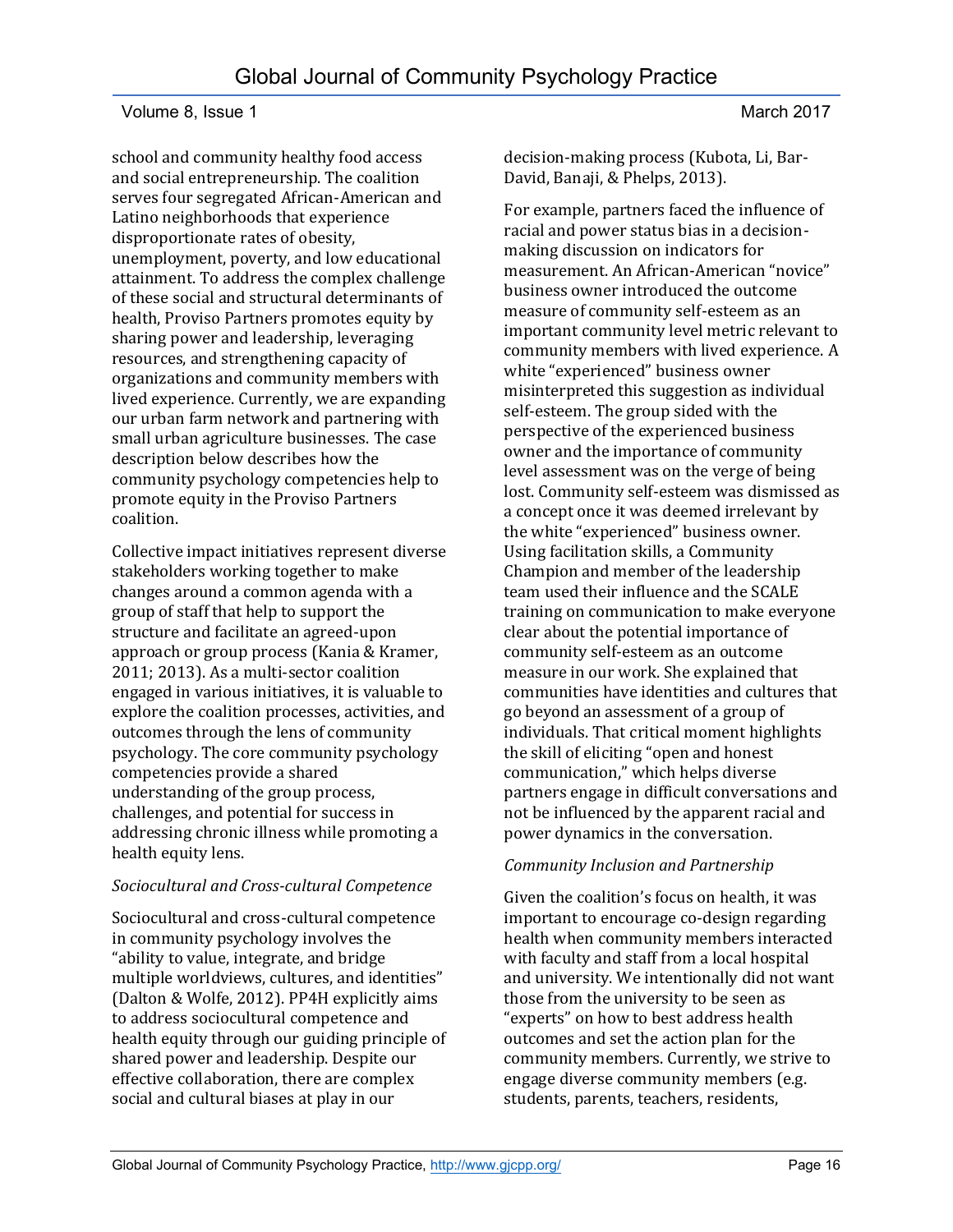business owners, etc.) involved in the decision-making process. This involves community organizing and advocating for involvement at multiple levels and stages of the community change process, including organizational participation, leadership, program implementation, and evaluation.

Diverse community representation helps ensure that power, resources, and capacity are granted to those who have traditionally been disempowered and is part of our attempt to address health equity (Healthy People, 2020). Furthermore, the emphasis on inclusion with PP4H (and SCALE as a whole) helps to address one of Wolff's (2016) central critiques of collective impact by meaningfully engaging community members who have been most affected by issues and consequently may possess unique knowledge about potential causes and solutions. For example, our executive leadership team, steering committee and work groups are each co-led by community members. One of the challenges of getting community members engaged has to do with life and work demands in their personal lives. Parents of young children can be difficult to reach because of the barriers of high unemployment in our community. Parents in communities of color can struggle to find high quality good paying jobs. For instance, a young mother lives in the west suburbs of Chicago, takes her children to childcare in the south suburbs, and works at a fast food restaurant in the north suburbs. This commute takes 2.5 hours by bus and train leaving limited time and energy for family and community health activities. We addressed this issue in PP4H by prioritizing funding an additional Community Champion as a critical priority of our SCALE process. It was important for us to pay our Community Champion in order to tap into their lived experiences and commitment to improving their community. Offering support for the time and energy of Community Champions

involved in our project was one way we met the challenge of community engagement.

Ultimately, our coalition values the time, energy and voice of our community members and so we have decided that it is important to respect their willingness and commitment to improving their community. One of many ways a coalition can do this is by recognizing that they add value and warrant remuneration. Further, inviting the Community Champions to take a decisive role at the table reinforces the intrinsic value that they possess. Coalitions can engage those who might not otherwise have a voice and develop avenues for respectful dialogue and listening between diverse groups of stakeholders.

# **Vital Village Network**

[Vital Village Network](http://www.vitalvillage.org/) is a network of residents and organizations in Boston committed to maximizing child, family, and community well-being. We mobilize collective investment from residents and community institutions to seed scalable and sustainable community change to promote healthy social and emotional development in early childhood. Vital Village utilizes a collective impact approach to enhance existing resources and align existing efforts focused on prenatal opportunity, early childhood education, and peer-to-peer advocacy. Our organization's focus for the SCALE initiative has been the expansion and enhancement of the *Peer-Advocate Action Roundtable* (PAR) and *Infusing Trauma-Informed Practices into Classrooms*. The PAR project is a collaboration between the Medical-Legal Partnership and the Boston and Dudley Street Neighborhood Initiative that provides legal advocacy training to support peer-to-peer community lawyering efforts. *Infusing Trauma-Informed Practices into Classrooms* is a collaboration between the Child Witness to Violence Project and Vital Village Network and provides resources to students, teachers, and school administrators to improve emotional support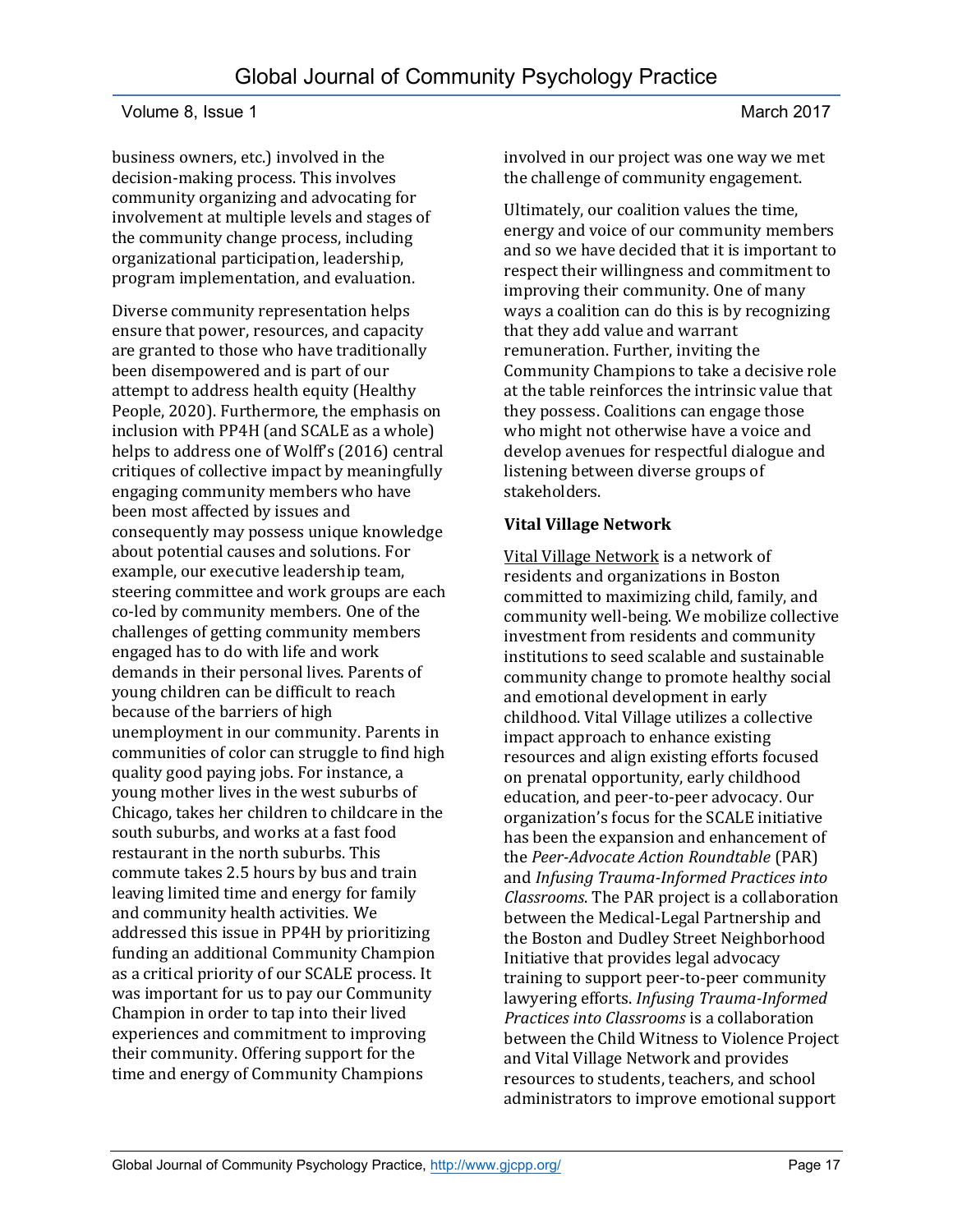for students, classroom organization strategies, and instructional support. To help facilitate the effectiveness, efficiency, and equity-focus of these projects (especially as they related to scalability and sustainability), we have been committed to embedding quality improvement methods (Langley et al., 2009) into all network activities.

#### *Collaboration and Coalition Development*

Initially, a need for cross-sector collaboration between partner organizations that utilize existing community resources inspired the formation of Vital Village Network. Many community-based organizations in the surrounding neighborhoods spend months designing and attempting to implement programs that are already being offered by other organizations. These efforts are often time and cost-intensive and tend to have a poor reach since similar programs already exist. Furthermore, many of these programs lack depth and breadth because they are focused on a specific need and may not address holistic well-being. The Vital Village Network is committed to reducing these occurrences through aligning existing efforts and spurring innovation where needed. Both SCALE projects are innovation pilots designed to grow into sustainable collaborative efforts. These collaborations have resulted in child development trainings for informal caregivers, the opening of a community garden, the formation of a drop-in breastfeeding group, and the development of a curriculum for trauma-informed group child care.

#### *Community Inclusion and Partnership and Community Leadership and Mentoring.*

Vital Village Network is fundamentally committed to amplifying the community voice by partnering with organizations that deeply identify with this mission. The SCALE Community Champion also serves as the President of the Vital Village Community

Partnership (VVCP), a group of resident leaders aiming to build neighborhood investment in child, family, and community well-being. VVCP has created numerous leadership opportunities for individuals whose skills and assets are often overlooked and underutilized. For example, one individual participating in PAR applied this knowledge to secure a public safety officer for her child's school.

#### *Community Education, Information, Dissemination, and Building Public Awareness and Program Evaluation.*

An integral component of promoting healthy social and emotional development in early childhood is determining what indicators to track and how to measure them. A public, accessible data dashboard is currently being developed that will involve three Community Champions. The champions will determine which indicators to include in the dashboard and how to disseminate this information within the community. Specifically, Community Champions will be responsible for 1) sharing findings from the data dashboard with community members; 2) obtaining feedback on how to modify and refine to specific indicators; 3) formulating action plans to address adverse outcomes; and 4) acknowledging and celebrating neighborhood resilience.

Program Evaluation is essential to the successful implementation and management of the *Infusing Trauma-Informed Practices into Classrooms* initiative. Staff members conduct classroom observations pre- and post-intervention and collect and analyze quantitative and qualitative data to measure improvements in classroom management. Recognizing that formative evaluation can help improve service delivery, staff engagement, meeting/event effectiveness, and other organizational processes, we have begun to use our data in a more dynamic and collaborative manner. This helped Vital Village develop several resources to enhance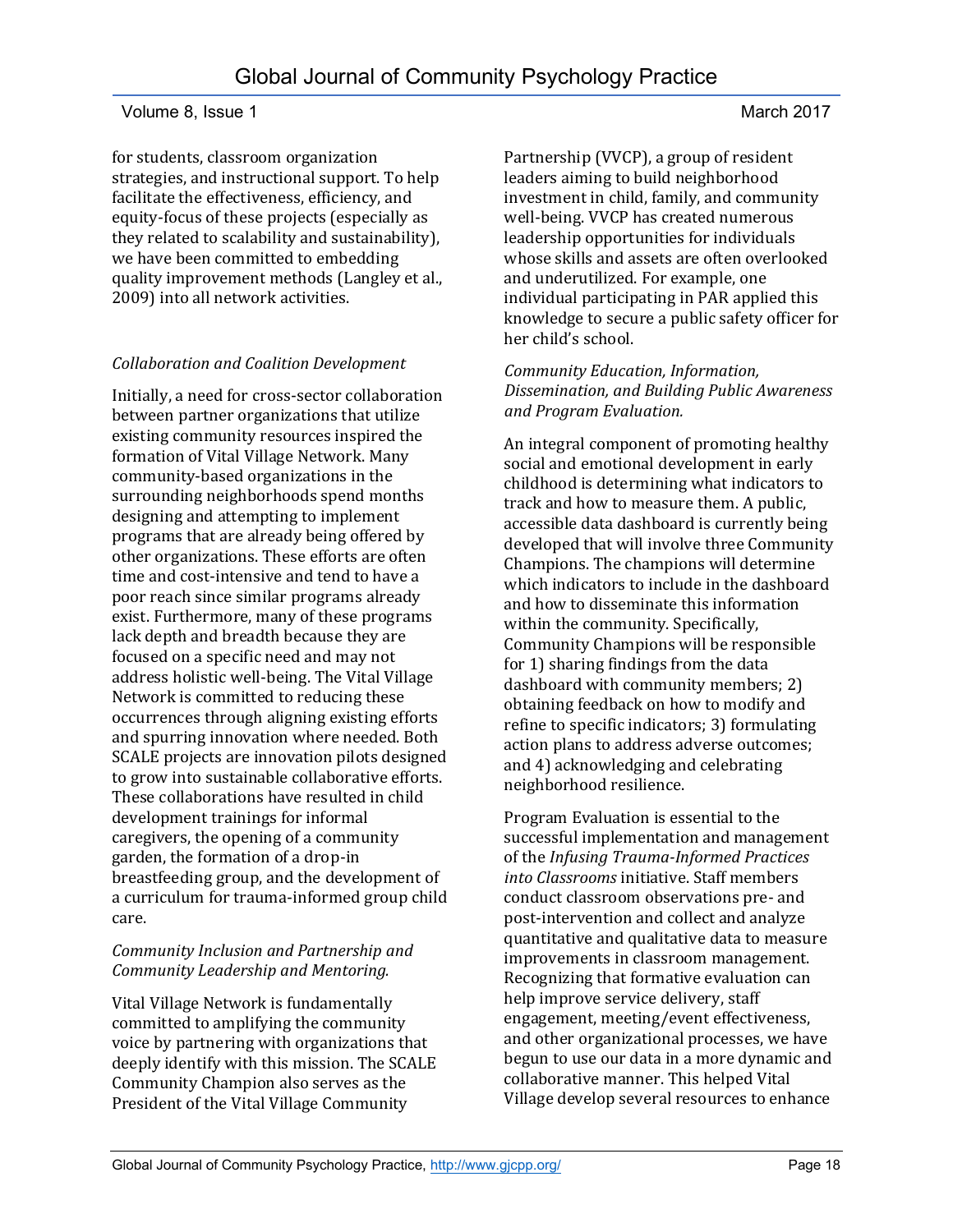programming for our network partners, including tools to capture parent engagement at a family fun day, an interview to enhance a peer-led program, and evaluation forms for a community event.

These examples illustrate how community psychology competencies are deeply embedded in the structure and process of Vital Village Network and have been pivotal to its success.

### **San Gabriel Valley Healthy Cities Collaborative**

[San Gabriel Valley Healthy Cities](http://healthdoers.bravenew.com/c/100-million-healthier-lives/i/san-gabriel-valley-healthy-cities-collaborative-chila2/)  [Collaborative](http://healthdoers.bravenew.com/c/100-million-healthier-lives/i/san-gabriel-valley-healthy-cities-collaborative-chila2/) (SGVHCC) is a community coalition that includes four multi-sector partners in the San Gabriel Valley (SGV) of Southern California. SGV is a region with various small to midsize cities close to the dense metropolitan city of Los Angeles, and officially a part of the sprawling Los Angeles County. The region is home to approximately 1.5 million residents, living in a richly diverse and multicultural environment with a large immigrant population, primarily from Asian and Latin American countries. The four coalition organizations include a comprehensive cancer center, school district, and a city parks and recreation department (all three in the same city), along with a small grassroots community-based organization located in a different city 20 miles away. The ethnic composition of the neighborhood where the cancer center, school district, and city parks and recreation are located is predominantly Latino, while the neighborhood ethnic composition of the community-based organization is predominantly Latino and African American, but with an increasingly White, middle class population due to gentrification. The population in these neighborhoods is categorized largely as low-income, with high rates of obesity, low rates of exercising and healthy eating (greatly influenced by the lack of quality healthy foods within the neighborhoods).

The coalition's approach to promoting community health is parallel to that of SCALE, which is in large part capacity building. As we strengthen our abilities to promote health with the support of the SCALE initiative, we seek to increase the capacity of youth in our communities so they can be fully engaged in promoting health. Our aim is to improve healthier living (as defined by healthier eating and exercising) in our under-resourced communities. The process of collaborating as a coalition toward achieving our aim has provided an opportunity to reflect on core competencies from community psychology that are fundamental for community engagement, including empowerment**,**  community inclusion and partnership**,**  community leadership and mentoring, and an ecological perspective.

#### *Empowerment, Community Inclusion and Partnership, and Community Leadership and Mentoring*

The three competencies of empowerment, community inclusion and partnership, and community leadership and mentoring, undergird a broader theme of engaging the community as equal partners by creating the environment for not only including their voices, but also developing their talents. The community we are engaging with includes ourselves within our coalition and high school youth living within our neighborhoods. Our hope is that the youth will be key in spreading knowledge, motivation, and new norms of healthier behavior through peer-to-peer education and advocacy in their neighborhoods. For the youth to develop into leaders in health promotion, an empowerment process and the right environment are essential. To accomplish this, there is a need for both integrating valuable knowledge and skills from researchers and the activism of the community. This involves synthesizing theory, systematic methodology, metrics, program evaluation skills, and a need for deeply engaging with the lived experiences of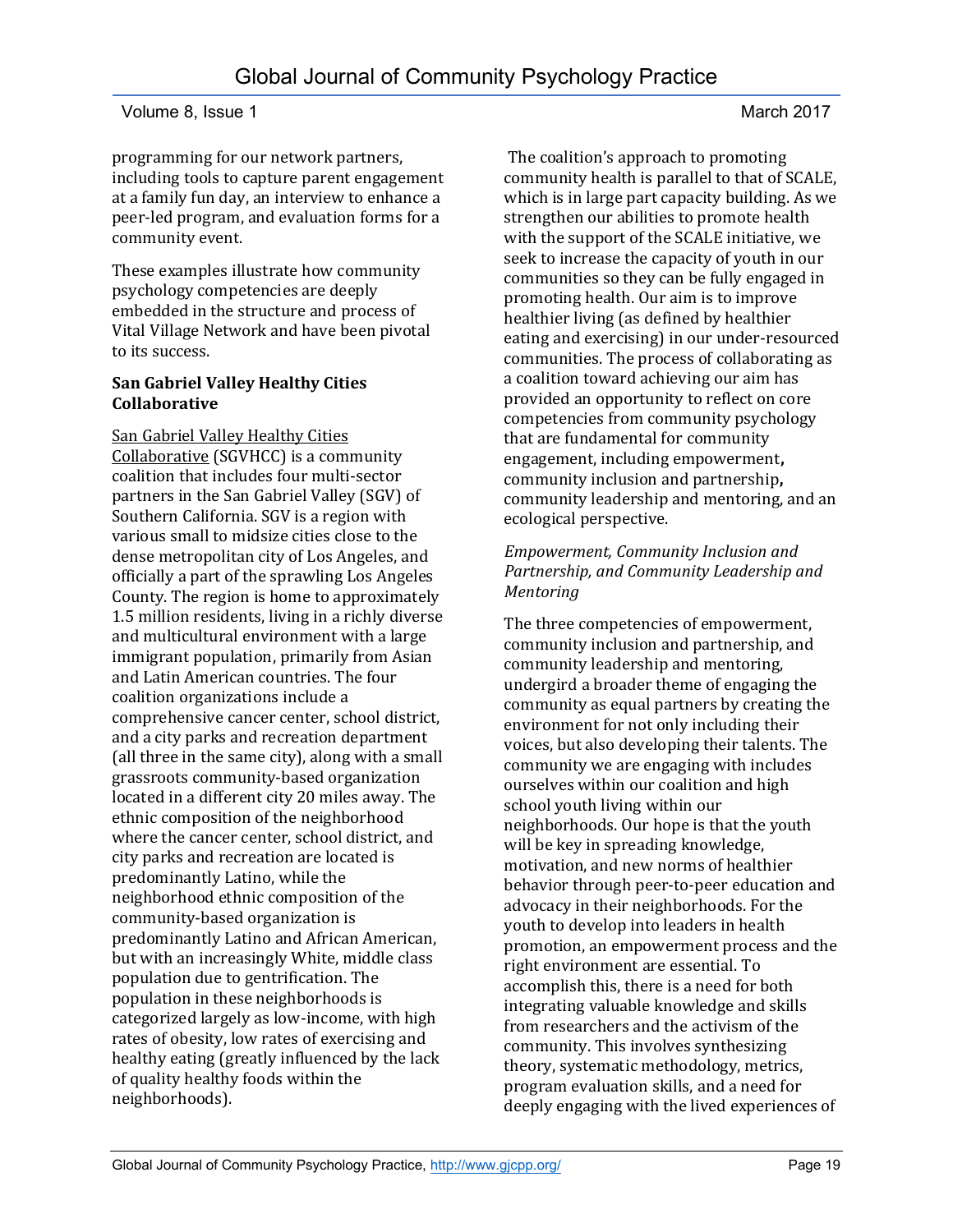people in the community who are outside the "culture of research".

Within our current coalition, we have been challenged to work together and promote health in two different cities/neighborhoods within the same county and geographic region but 20 miles apart. The communitybased organization, located in a different city, joined the rest of the coalition organizations who have had an ongoing relationship for the past five years. During the union, there was a natural excitement for the new collaboration and genuine motivation to "join forces" for mutual benefit. However, in that process there was also a rush for implementing a youth peer-to-peer education program with the grassroots organization that had been created and implemented by the three organizations for the past five years.

There was a good intention to adapt the program to the new context and the input of youth in that context was obtained in doing so. The program, a health curriculum to develop the knowledge, skills, and leadership of youth to become community health educators, has shown initial promise. The program is being further developed in the setting where it has been implemented for the past five years. Additionally, we are engaging youth in this setting in a PhotoVoice project where we are seeing youth become empowered as they meet with and influence local policy makers about the needs and resources of their community toward health promotion and advocacy.

# *Ecological Perspective*

The grassroots organization that is a part of our coalition and is located in a different city has been engaging youth in their setting on a project to create a "healthy living hub" that includes education and supports for healthier living. The vision of this project is to change the environment in the local neighborhood to improve access to healthy foods for all youth and their families. The rapid gentrification

currently happening in this neighborhood and continuing disparities in resources, income, and other factors, points to the entrenched inequities and racism prevalent in our systems. The challenges faced by the grassroots organization tied to gentrification and local racial disparities challenged the other coalition partners to respect the need of this grassroots organization for other projects better tailored to their specific local neighborhood.

The different health projects in our two different cities reminds us of the distinction between a focus at the individual-level and system-level, as well as the challenges in changing behaviors through first vs. secondorder change. The vision does not differ with respect to what the outcome should be better health for our youth and communities but the process of how to get there, due to contextual differences, is envisioned differently. Therefore, using the community psychology competency of an ecological perspective helps us to be sensitive to context and respecting the local social ecology and vision. In both contexts, there is the acknowledgement that the tools of research and activism/advocacy are helpful. Among our coalition, members may differ in placing an emphasis on research or community organizing or on what should be the particular project or method by which to achieve our aim. However, it is clear for all of us that promoting health equity is necessary and are becoming more keenly aware by applying an *ecological perspective* that the dynamic in a particular context will determine how the core competencies of *empowerment*, *community inclusion and partnership*, and *community leadership and mentoring*, along with others, are put into practice.

# **SCALE Formative Evaluation**

Community psychology competencies greatly inform how progress is evaluated in SCALE. We are using a formative evaluation approach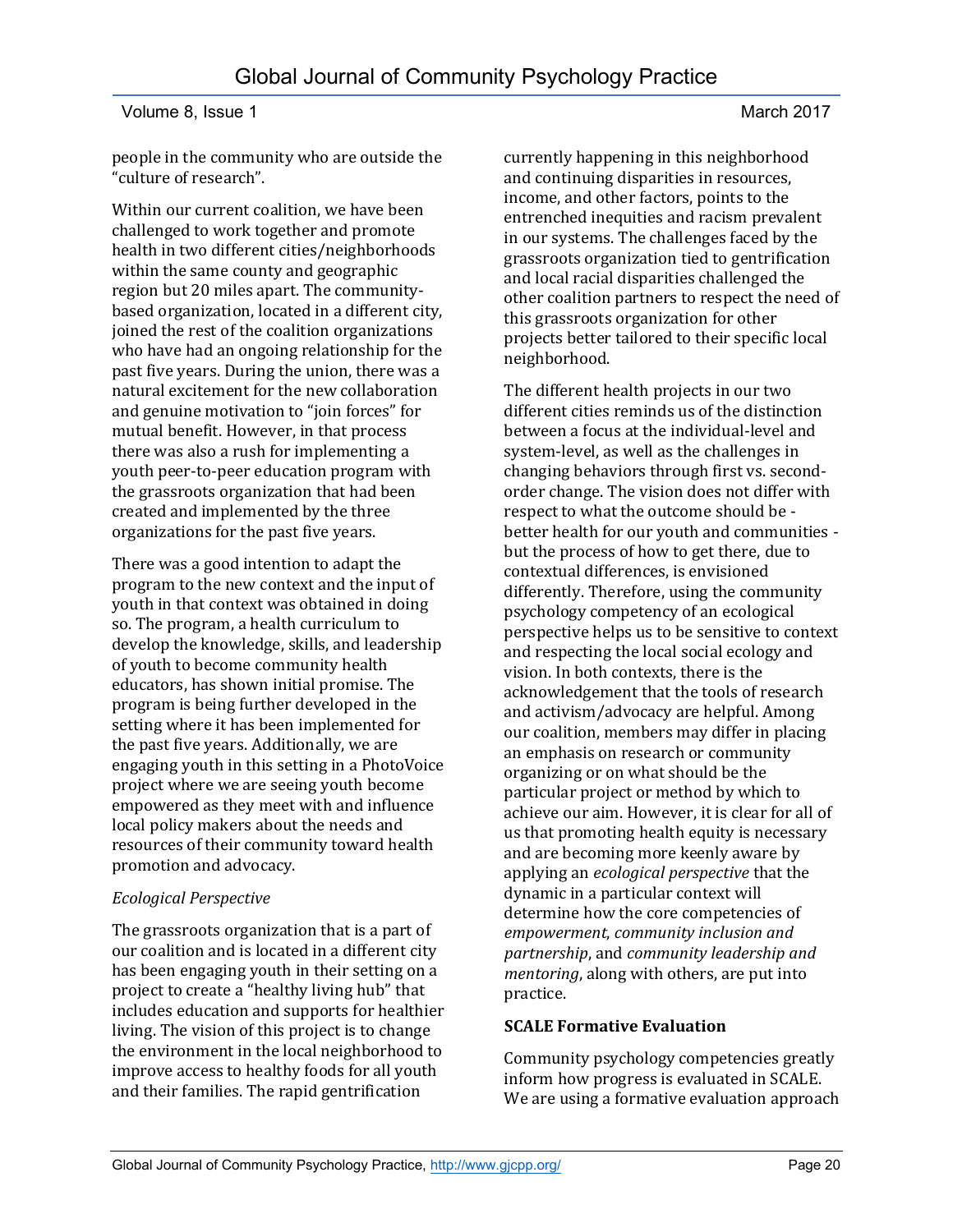to monitor ongoing program implementation and to provide guidance for improvement of SCALE supports. The evaluation team includes community psychologists and improvement scientists from the University of South Carolina, the University of North Carolina, and IHI. We are utilizing a collaborative approach to evaluation where we partner with the RWJF, the implementation team (IHI and community partners), and SCALE communities in the codesign of the evaluation plan and in the cocreation and synthesis of evaluation findings and use. The evaluation plan is driven by four broad questions (*Figure 3*). In this section, we describe how community psychology competencies promote meaningful collaboration and evaluation development, implementation and use that are grounded in empowerment and equity.

Our work embraces an ecological perspective that captures implementation at multiple levels of analysis: 1) the implementation team level, specifically those activities implemented by the SCALE implementation team and community partners to all SCALE community coalitions (like training and tools), 2) intercommunity interactions and spread occurring between community coalitions, and 3) activities delivered locally within each community. Our ecological approach emphasizes understanding of how communities interact with the SCALE support system, how they engage with one another, and how change occurs in local contexts. This perspective ensures that feedback provided through the evaluation for program improvement is shared across systems and that evaluation methods are tailored and adapted to meet the needs of diverse stakeholders.

*Ecological Perspective*

- 1. What are the accelerators and inhibitors of progress in pacesetter communities across phases of the SCALE project?
	- a. What are the criteria and associated indicators of readiness and capability (capacity and motivation) to assess performance of pacesetter communities?
	- b. How can we use these indicators to monitor and predict progress?
- 2. How are these accelerators and inhibitors influenced by other aligned initiatives in a community? What can we say about SCALE's contribution to progress?
- 3. What are the facilitators and inhibitors of intercommunity spread? How can the SCALE approach be improved to increase the effectiveness and efficiency of spread?
- 4. How do we synthesize, document, disseminate, translate, and support implementation lessons learned from SCALE to facilitate spread across communities?

*Figure 3. SCALE formative evaluation questions*

#### *Sociocultural and Cross-cultural competence and Community Inclusion and Partnerships*

Our evaluation approach also emphasizes sociocultural and cross-cultural competence and community inclusion and partnerships**.** We collaborate with SCALE communities to develop and review evaluation methods with the goal of enhancing their clarity and cultural relevance. For example, we share and pilot surveys with community representatives prior to implementation and revise per feedback. All evaluation results are shared with communities. Further, we communicate to communities how their feedback is used to inform program improvements. As an example, we used an approach called 'you said, we did' to share with communities how findings generated through their feedback were integrated to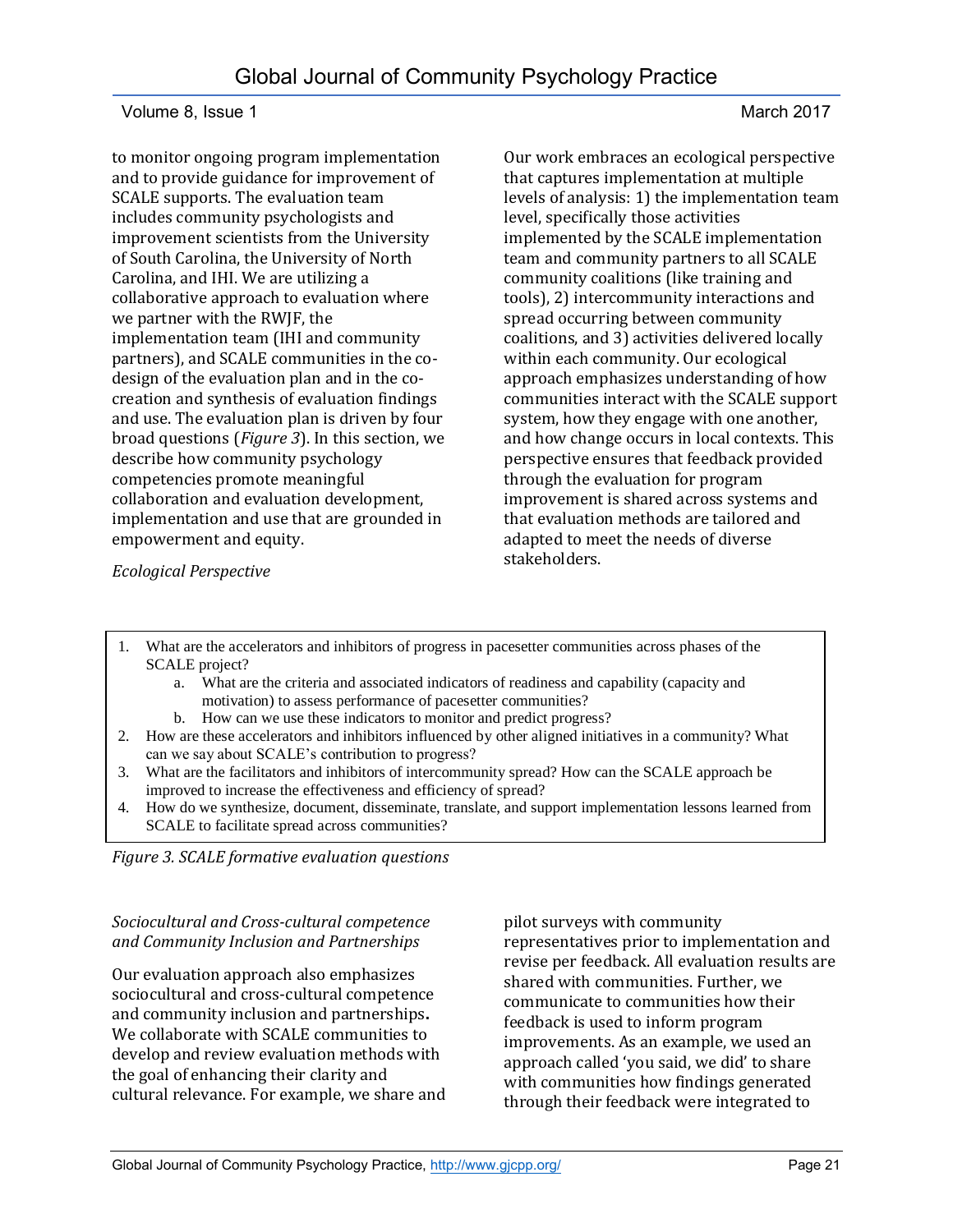Global Journal of Community Psychology Practice

make requested changes to the program design.

#### *Participatory Community Research*

It is important to reflect on the effectiveness, efficiency and other quality indicators of the evaluation method and results. As part of our evaluation methods, we ask for feedback from the IHI implementation team and SCALE communities with the goal of assessing the quality of the evaluation itself. We ask questions regarding their perceived value of the evaluation approach and relevance, clarity and utility of evaluation methods and findings. Results from our first implementation of this method revealed a number of things, including that communities wanted to better understand our evaluation approach. Thus, we created a 1-page overview of our evaluation plan that was intended to communicate evaluation methods in an easy to understand format. Findings from this "evaluation of the evaluation," also revealed that some communities found surveys burdensome. In response, we are actively working to revise our surveys to reduce the number of items and continue to explore further ways to reduce evaluation burden through alternative methods. We also heard that the IHI implementation team felt that our evaluation reports appeared to focus more on negative feedback from communities and we have thus revised our reports to include a broader range of responses.

#### **Conclusion**

In community health improvement work, community psychologists practically contribute in several ways that concretely align with the community psychology competencies. When reflecting upon each of our four settings, we collectively decided not to pre-specify what competencies we would discuss. Rather, we wanted each of us to share which competencies we believed were most salient in our work.

After reviewing our work, we found that there are extensive activities in which the community psychology competencies are applied. In particular, we note that the competency of *community inclusion and partnership* emerged as particularly relevant in our settings. Recognizing how power and privilege can separate stakeholders has proved instrumental in developing community health improvement projects that have tangible resonance for the community. Community inclusion (i.e., incorporating people with lived experience) is a particular driver in how SCALE hopes to foster health equity.

Furthermore, SCALE's theory of change on how to increase health equity in communities directly parallels the community psychology competencies. Nearly all of the competencies can be practiced with an equity lens (e.g. collaboration development can be informed by developing relationships with organizations that have reach and representation with underserved communities.) SCALE's framework for building communities' abundance (Leading from Within, Leading Together, Leading for Outcomes, and Leading for Equity) can be concretely operationalized using the skills that community psychologists possess (Table 1). Each of the case examples describe the unique local and social determinants of health that impact low income communities of color and solutions to promote equity. The SCALE approach to abundance provides a guide for the processes and actions needed for equitable solutions.

We also recognize the importance of collective learning (evaluation and participatory research) as a method to promote action toward health equity. Apart from the examples in the SCALE formative evaluation, both San Gabriel and the Vital Village used evaluation methods as a tool to promote engagement among community members and to focus health equity work. Other specific examples of how the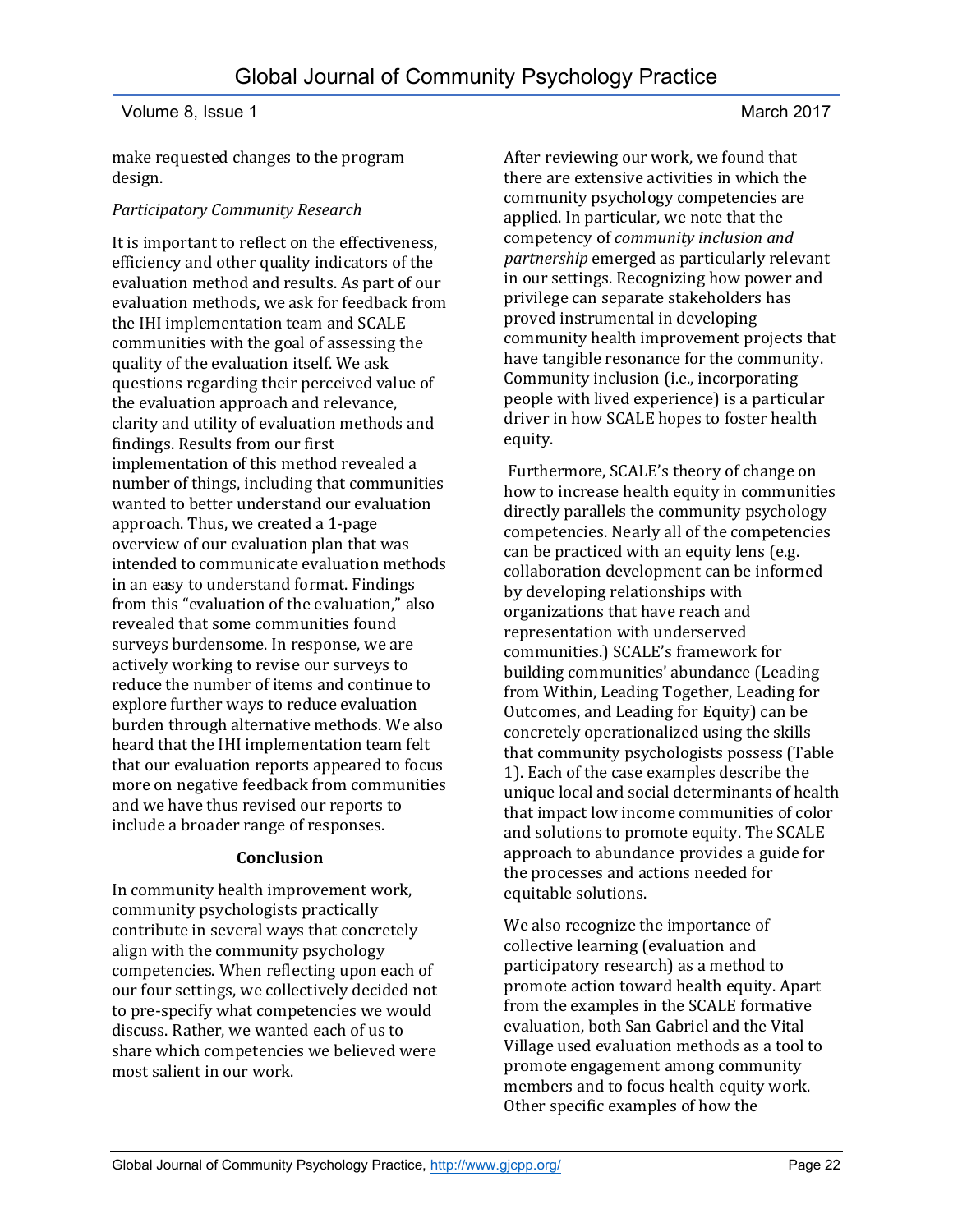competencies can be used to address equity can be found in Vital Village collaboration structure, the capacity-building work of San Gabriel, and the emphasis on empowerment and prevention and health promotion (all projects). Furthermore, although we only discussed a portion of the competencies in each of our project reviews, we note that nearly all of the competencies are currently being applied in SCALE across settings. We summarize other areas of our work as it applies to SCALE in Table 1.

Concurrently, there is a rich history of public health practice that closely aligns with our work. Similar to the work of Dalton and Wolfe (2012), the Public Health Foundation (2014) has identified eight core competencies of for the practice of public health. These competencies are: 1) Analytical/Assessment, 2) Policy Development/Program Planning, 3) Communication, 4) Cultural Competency, 5) Community Dimensions of Practice, 6) Public Health Sciences; 7) Financial Planning and Management, and 8) Leadership and Systems Thinking. Each of the domains is further subdivided into three tiers that represent career stages for public health professionals: front line staff/entry level, program management/supervisory level, senior management/executive level. The tier format is a helpful heuristic for comparing and contrasting roles and responsibilities at various career stages, and something that would be useful to consider as the competencies of community psychology are applied to community health improvement. This type of structure may also help to facilitate additional training design for the next generation of community psychologist.

Although the core competencies of public health seem to broadly mirror community psychology, some critical distinctions exist. For example, instead of confining *Community Dimensions of Practice Skills* to one domain, these skills are embedded in all 18 community psychology competencies. Similarly, the *Financial Planning and* 

*Management Skills* domain includes a competency on addressing community health needs but does not explicitly mention engaging the community in this process. Community psychologists are charged with prioritizing the needs of the community regardless of their role, responsibilities, or work environment. Our experiences working in these case settings we described earlier, especially when trying to foster health equity, has reinforced this point. Furthermore, depending on their work environment, public health professionals may not be expected to master these competencies. Additionally, most public health programs are organized into specific analytical concentrations such as health policy and management, epidemiology, and biostatistics. Students focus their coursework on these topics, whereas community psychology training, in comparison, more heavily prioritizes relational skills to engage and empower their community throughout all activities. For these reasons, community psychologists may be well equipped to engage in collaborative community health improvement initiatives in public health professionals due to both the overlap and distinction between their practice skills. There is great potential for synergy through the use of these collective assets.

Based on our experiences and reflections, we believe that community health improvement is an appropriate setting for community psychologists to use a wide range of their competencies and skills to collaboratively work toward health improvement goals, especially when these goals include a focus on increasing health equity in communities. In this article, we have described how community psychologists have been able to apply their skills in community-based, collaborative projects designed to improve health and wellness in communities. Community psychologists who wish to work in these settings may find extensive and varied opportunities to use their skill set.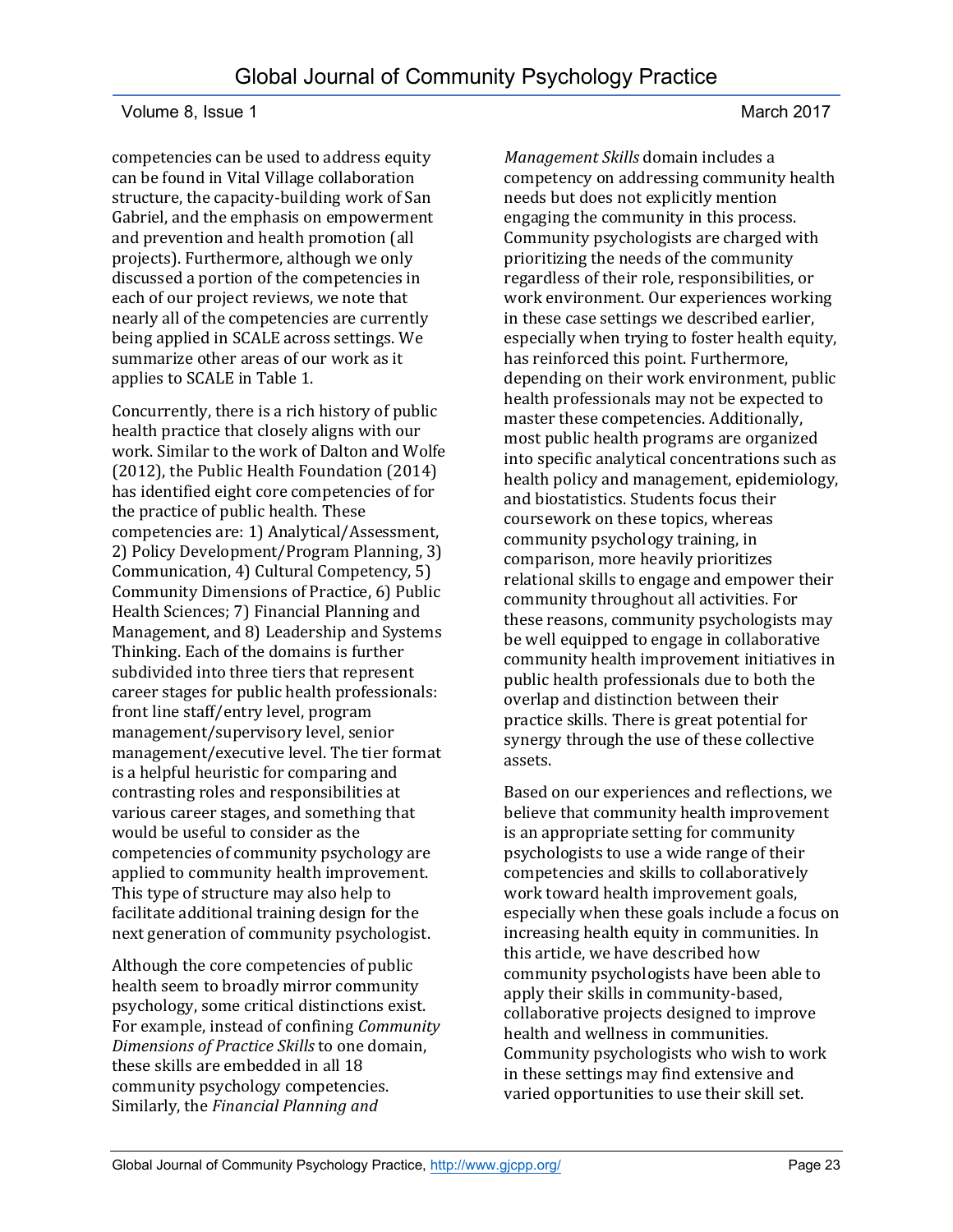#### **References**

Agency for Healthcare Research and Quality. (2014). National Healthcare Disparities Report 2012. U.S. Department of Health and Human Services. Rockville, MD.

Association of State and Territorial Health Officials (2013*). Role of the State and Territorial Health Official in Promoting Health Equity.* Retrieved from. [http://www.astho.org/Programs/Health-](http://www.astho.org/Programs/Health-Equity/Health-Equity-Orientation-for-SHOs/)[Equity/Health-Equity-Orientation-for-](http://www.astho.org/Programs/Health-Equity/Health-Equity-Orientation-for-SHOs/)[SHOs/](http://www.astho.org/Programs/Health-Equity/Health-Equity-Orientation-for-SHOs/)

Campbell, C., & Murray, M. (2004). Community health psychology: Promoting analysis and action for social change. *Journal of Health Psychology*, *9*(2), 187- 195.

Dalton, J., & Wolfe, T. (2012) Competencies for Community Psychology Practice. The *Community Psychologist, 45(4),* 7-14.

Green L. W. (2008). Public health asks of community psychology… *American Journal of Community Psychology, 41.* 404- 406.

Healthy People 2020 (May 26, 2016). *Approach to the Social Determinants of Health.* Retrieved from [https://www.healthypeople.gov/2020/to](https://www.healthypeople.gov/2020/topics-objectives/topic/social-determinants-of-health) [pics-objectives/topic/social](https://www.healthypeople.gov/2020/topics-objectives/topic/social-determinants-of-health)[determinants-of-health](https://www.healthypeople.gov/2020/topics-objectives/topic/social-determinants-of-health)

Institute for Healthcare Improvement. (2016). *100 Million Healthier Lives. Creating a Community of Solutions through a Culture of Abundance*. Retrieved from [http://www.ihi.org/Engage/Initiatives/1](http://www.ihi.org/Engage/Initiatives/100MillionHealthierLives/Documents/100%20Million%20Healthier%20Lives%20Brochure.pdf) [00MillionHealthierLives/Documents/100](http://www.ihi.org/Engage/Initiatives/100MillionHealthierLives/Documents/100%20Million%20Healthier%20Lives%20Brochure.pdf) [%20Million%20Healthier%20Lives%20B](http://www.ihi.org/Engage/Initiatives/100MillionHealthierLives/Documents/100%20Million%20Healthier%20Lives%20Brochure.pdf)

[rochure.pdf](http://www.ihi.org/Engage/Initiatives/100MillionHealthierLives/Documents/100%20Million%20Healthier%20Lives%20Brochure.pdf) Kania, J., & Kramer, M. (2011). Collective Impact. *Stanford Social Innovation Review*. Retrieved from:

[http://ssir.org/articles/entry/collective\\_i](http://ssir.org/articles/entry/collective_impact.) [mpact.](http://ssir.org/articles/entry/collective_impact.)

Kania, J., & Kramer, M. (2013). Embracing Emergence: How Collective Impact Addresses Complexity*. Stanford Social Innovation Review*. Retrieved from: [http://ssir.org/pdf/Embracing\\_Emergenc](http://ssir.org/pdf/Embracing_Emergence_PDF.pdf) [e\\_PDF.pdf](http://ssir.org/pdf/Embracing_Emergence_PDF.pdf)

Kloos, B., Hill, J., Thomas, E., Wandersman, A., & Elias, M. (2011). Community psychology: Linking individuals and communities. Cengage Learning.

Kubota, J. T., Li, J., Bar-David, E., Banaji, M. R., & Phelps, E. A. (2013). The price of racial bias intergroup negotiations in the Ultimatum Game. *Psychological Science, 24(12),* 2498-2504.

Langley, G. J., Moen, R., Nolan, K. M., Nolan, T. W., Norman, C. L., & Provost, L. P. (2009). The improvement guide: a practical approach to enhancing organizational performance. John Wiley & Sons.

Mockenhaupt R. & Woodrum A. (2015). Developing evidence for structural approaches to build a culture of health: A perspective from the Robert Wood Johnson Foundation. *Health Education and Behavior, 42 (IS):* 152-19S.

Nelson, J., Spokane, L., Ross, L., & Deng, N. (2015). *Advancing Racial Equity and Transforming Government. A Resources Guide to Put Ideas into Action. Government Alliance on Race & Equity*. Retrieved from: [http://racialequityalliance.org/newsite/](http://racialequityalliance.org/newsite/wp-content/uploads/2015/02/GARE-Resource_Guide.pdf) [wp-content/uploads/2015/02/GARE-](http://racialequityalliance.org/newsite/wp-content/uploads/2015/02/GARE-Resource_Guide.pdf)[Resource\\_Guide.pdf.](http://racialequityalliance.org/newsite/wp-content/uploads/2015/02/GARE-Resource_Guide.pdf) 

Public Health Foundation. (June 2014) *Core Competencies for Public Health Professional*. Retrieved from: [http://www.phf.org/resourcestools/Doc](http://www.phf.org/resourcestools/Documents/Core_Competencies_for_Public_Health_Professionals_2014June.pdf) uments/Core Competencies for Public H ealth Professionals 2014June.pdf.